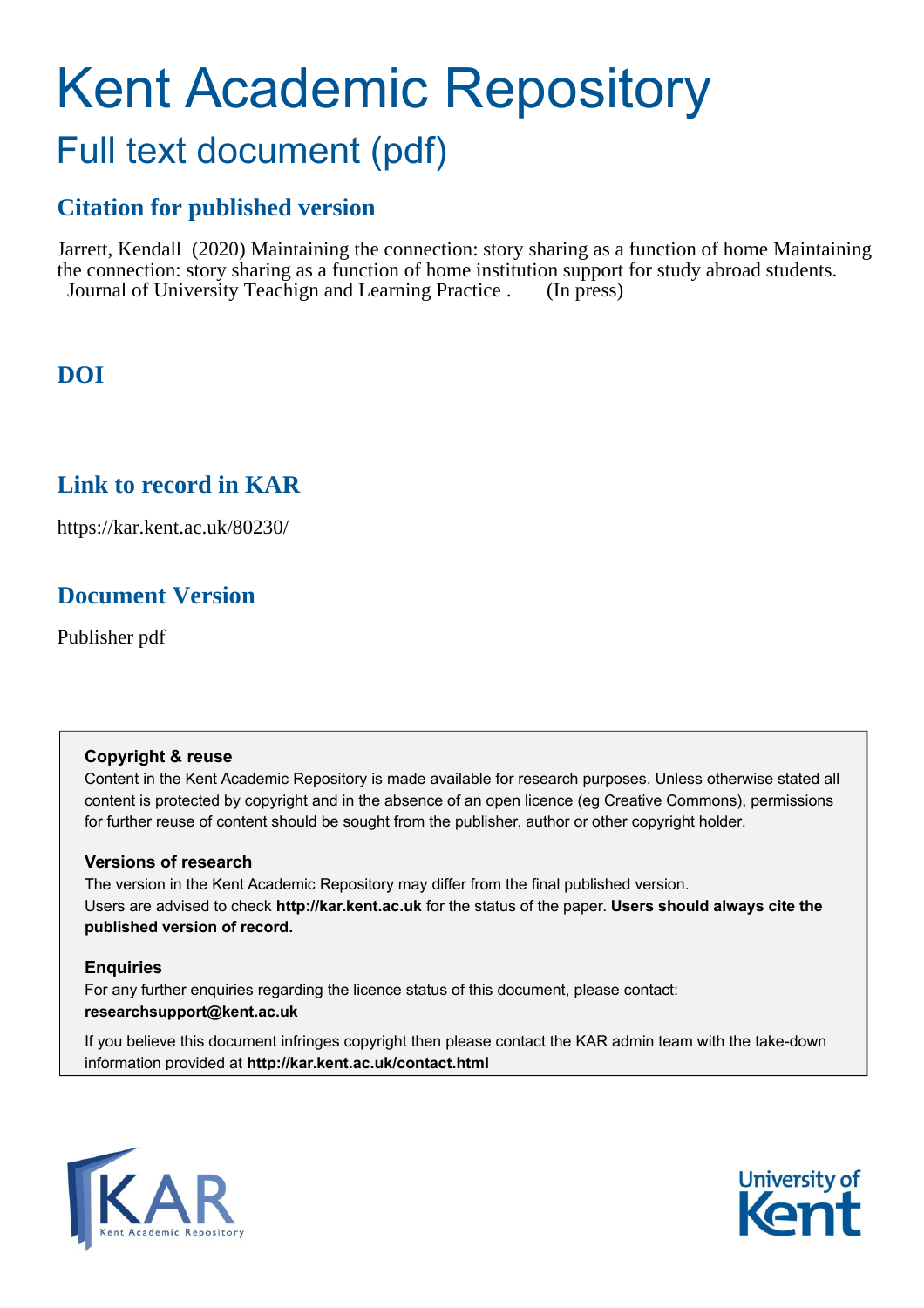

[Journal of University Teaching & Learning Practice](https://ro.uow.edu.au/jutlp) 

Manuscript 2019

## Maintaining the connection: story sharing as a function of home institution support for study abroad students

Kendall Jarrett

Laura Ellis

Follow this and additional works at: [https://ro.uow.edu.au/jutlp](https://ro.uow.edu.au/jutlp?utm_source=ro.uow.edu.au%2Fjutlp%2Fvol1%2Fiss1%2F1&utm_medium=PDF&utm_campaign=PDFCoverPages) 

Research Online is the open access institutional repository for the University of Wollongong. For further information contact the UOW Library: research-pubs@uow.edu.au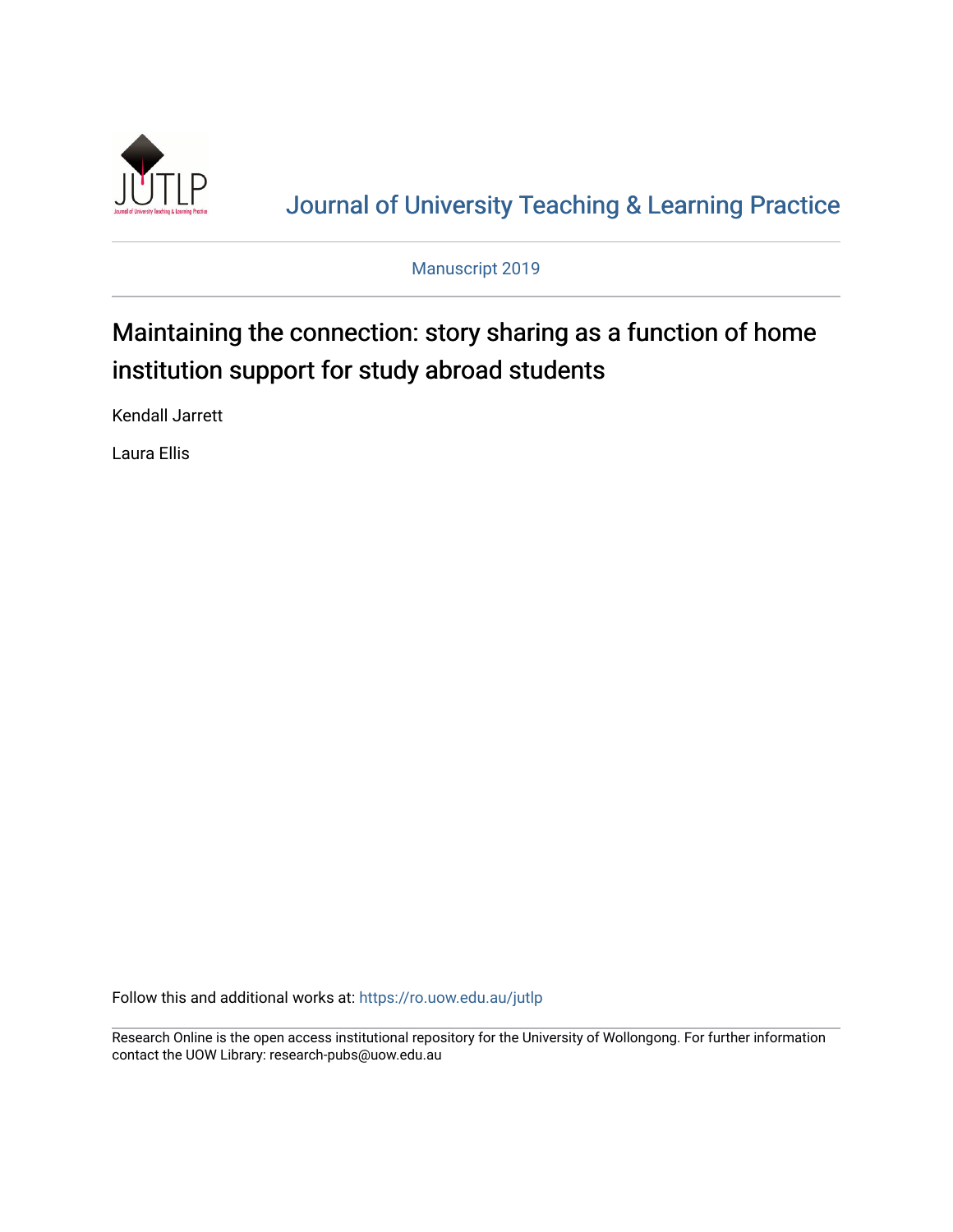### Maintaining the connection: story sharing as a function of home institution support for study abroad students

#### Abstract

Study abroad programmes are often reported by students to be the pinnacle of their university life experiences (Curtis & Ledgerwood, 2018). Once abroad though, the challenges of decision-making (and how a home institution can support a student's decision-making) rarely abate. This article reports on three undergraduate students' storied experiences of studying abroad. Shared stories uploaded onto a dedicated communal blog site reflected a growing desire for adventure at the expense of formal educational commitment. The challenges of decision-making for students and the use of story sharing as a means for academic staff to stay 'connected' to students are explored along with discussion of home institution support for students throughout the study abroad experience.

#### Keywords

study abroad; shared story; decision-making; home institution support; staff-student connectedness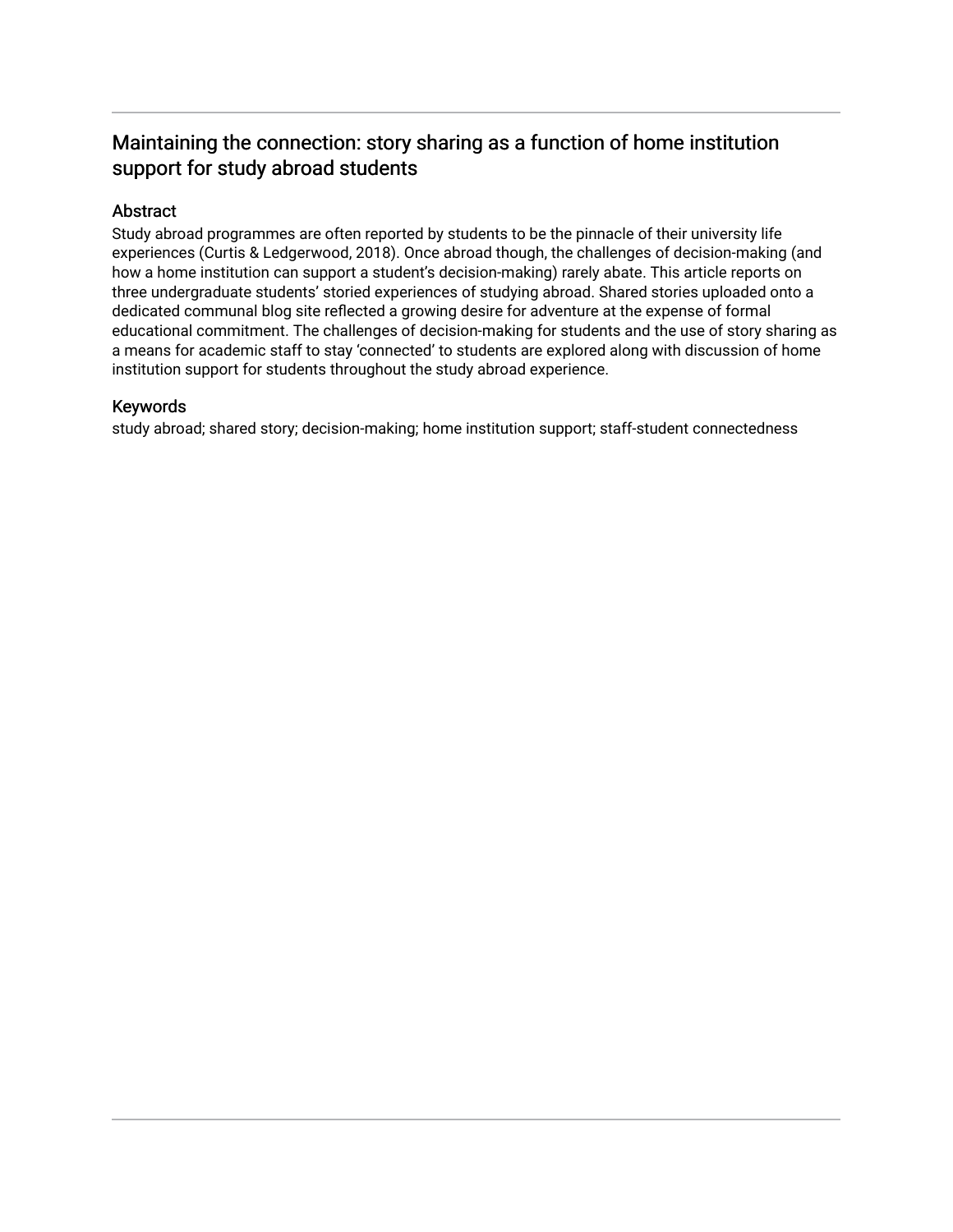#### *Abstract*

Study abroad programmes are often reported by students to be the pinnacle of their university life experiences (Curtis & Ledgerwood, 2018). Once abroad though, the challenges of decision-making (and how a home institution can support a student's decision-making) rarely abate. This article reports on three undergraduate students' storied experiences of studying abroad. Shared stories uploaded onto a dedicated communal blog site reflected a growing desire for adventure at the expense of formal educational commitment. The challenges of decision-making for students and the use of story sharing as a means for academic staff to stay 'connected' to students are explored along with discussion of home institution support for students throughout the study abroad experience.

*Key words:* study abroad; shared story; decision-making; home institution support; staff-student connectedness.

#### *Studying abroad*

For students willing to engage in a study abroad programme, often in remote and challenging locations, their in-country decision-making will have a significant impact upon the type of learning experience they have. Typically, it is the unknown that attracts students to study abroad programmes which brings with it opportunities for choice not previously experienced. As tertiary educators, we (the authors) see benefit in providing students with study abroad opportunities and fuelling their desire to embrace the challenges and benefits that formal learning programmes overseas can offer, but also recognise the need to support students during such times. These pastoral care responsibilities led us to review and consider the range of communication means currently utilised (by us and in the literature) to support students when abroad to determine how best we could engage with and 'stay connected' to our students whilst studying overseas. From a pastoral care perspective, we had both previously used relevant personal and professional stories within undergraduate seminars and tutorials to support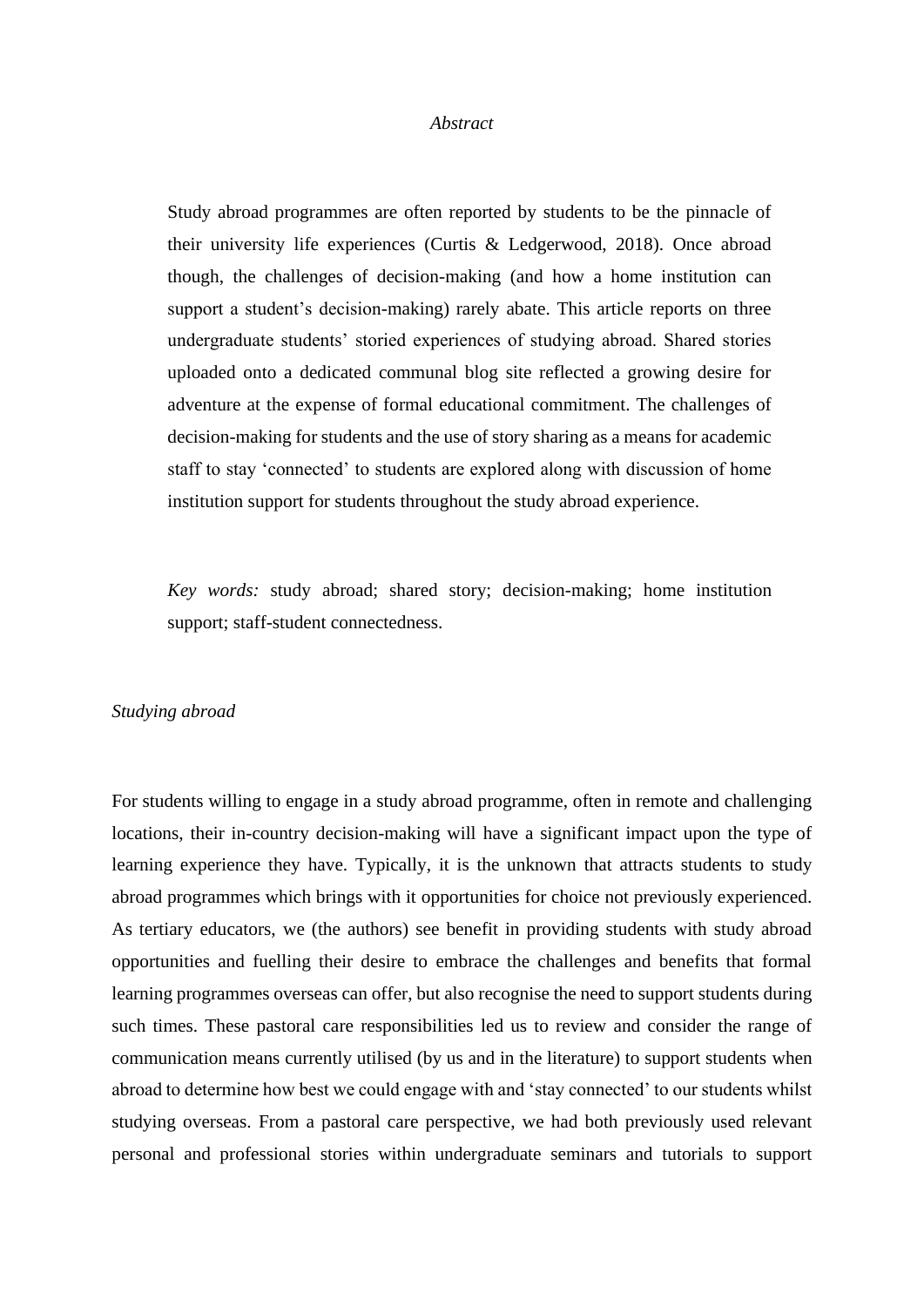students' assimilation into higher education. By sharing our own experiences of learning and decision making as students ourselves and reflecting on those experiences as a group, we had always felt 'better connected' to our students. Thus, research into story sharing as a means to stay connected to and support students whilst they studied abroad was undertaken with McDrury and Alterio's (2002) view that story sharing can help assimilation, engagement and relationship building viewed as a key statement informing research design. With the primary rationale for this small-scale research project being to develop further insight into how to best support students on a study abroad experience, we decided to focus our study on the efficacy of story sharing to determine its effectiveness as a means to stay connected to students and support their decision-making whilst studying abroad.

#### *Students' motivations for studying abroad*

A number of studies have found that travel, adventure and new experiences are key motivators for student engagement in study abroad opportunities (King & Young, 1994; Wintre et al, 2015). Most recently, King and Sondhi (2018) found that in their study of UK and Indian students with study abroad experience, 88% of respondents rated unique adventure as important or very important in terms of their decision to engage with a study abroad programme. With a growing number of universities, study abroad guidebooks and tourism agencies using adventure lifestyle imagery to promote the study abroad experience (Doerr, 2012; King & Sondhi, 2018), the lure of adventure over formal educational commitment presents as a very real distraction for students whilst studying abroad. Furthermore, with study abroad guidebook literature (such as Loflin's *Adventures abroad: The student's guide to studying overseas)* advising students to 'take one fewer class and use the time to explore' (2007, p. 138), it could be argued that the study abroad experience places greater value on out-of-classroom learning rather than in-classroom formal education (Doerr, 2012).

There are, of course, other 'pull factors' or motivations for students to study abroad, which include personal growth, learning experience, career development and entertainment (Mazzarol & Soutar, 2002; Anderson et al 2015; Wintre et al, 2015). Yet, with many study abroad programmes now intentionally structured around adventure-based formats (see Harper, 2018), the concept of study abroad and perception of 'student-as-adventurer' appear inextricably linked.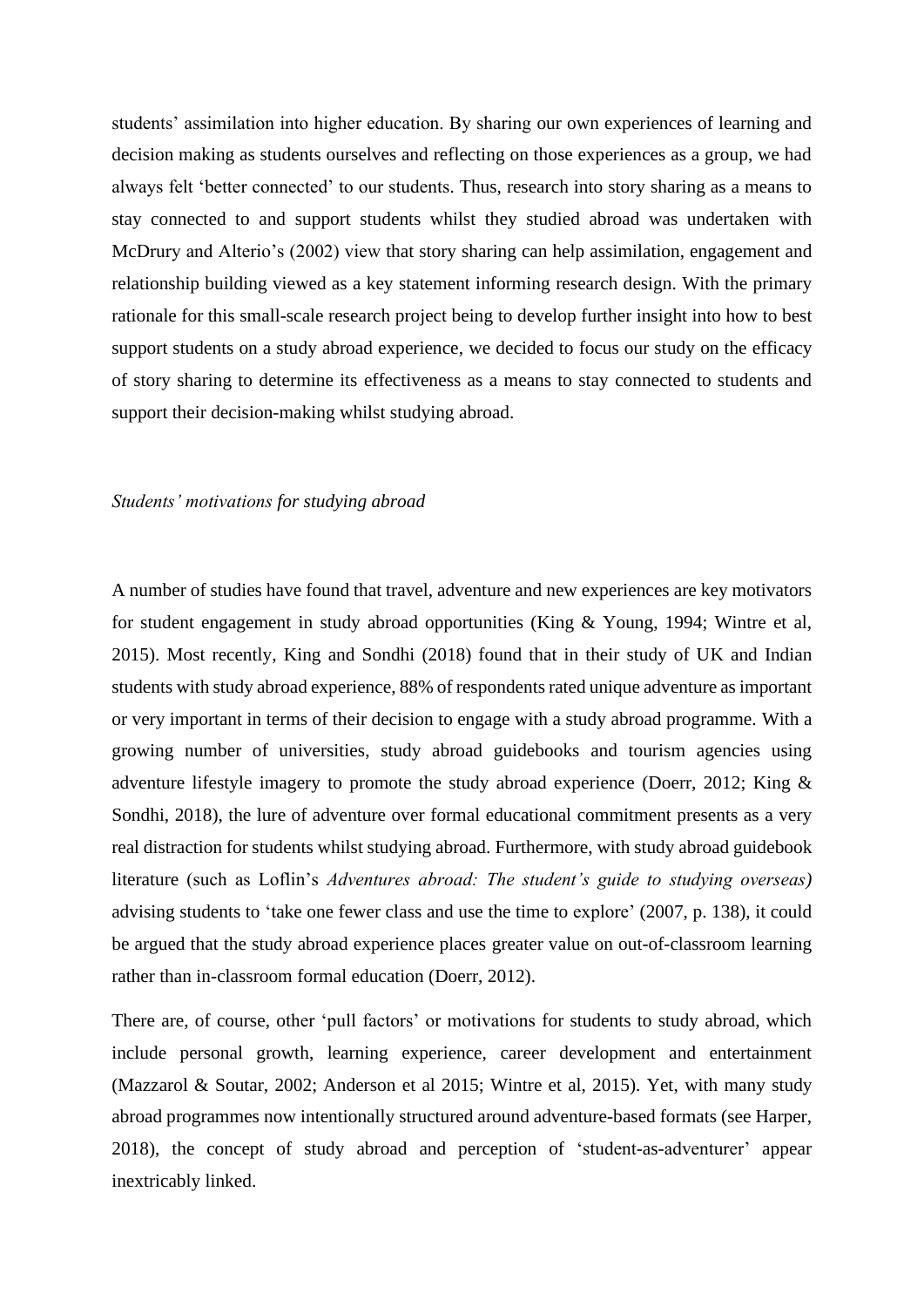For many educational institutions, the offering of study abroad opportunities is an increasingly important source of revenue generation and student recruitment (Anderson et al 2015; Gindlesparger, 2018). Thus, support for such offerings is of paramount importance, not only for the health and wellbeing of the student studying, but also for the reputations of home and host institutions. In recent years, institutional pre-departure and in-country support for students has become more 'robust' (Brubaker, 2017), although there have been calls for an improvement in re-entry support (Savicki & Price, 2017; Brubaker, 2017). Such commitments to assist students with their pre-departure, in-country and re-entry needs are typically handled by study abroad professional staff residing in service functions separate from university academic staff. When support from academic staff and academic discipline areas is made available, it tends to be more design and/or resource based. For example: Pyper & Slagter (2015) comment on the benefits of curricula designed by academics (i.e. curricula that includes homestays and an emphasis on local connections); Kurtner (2010) reports on the tailoring and availability of discipline-specific digital library collections for students studying remotely; Folse et al (2015, p. 237) comment on use of synchronous course content delivery to home and abroad students; and Hultbrugge and Engelhard (2016) and Morse et al (2017) discuss students with international experience being assigned as mentors for first time study abroad students. In view of the range of support mechanisms offered to students studying abroad, one aspect of this study was to explore the use of story sharing to help maintain connectedness (and support) between study abroad students and home institution academic staff. This more formative approach to engagement, outside the more typically rigid structures of engagement and support available to students when studying a module within a home institution, is akin to the type of support and learning now commonly practiced in HE (Gramatakos, & Lavau, 2019).

#### *The purpose of story and its sharing*

Over the past 20 years, the use of story has become a more prominent feature of qualitative research in education. Throughout this time a range of definitions have been used to define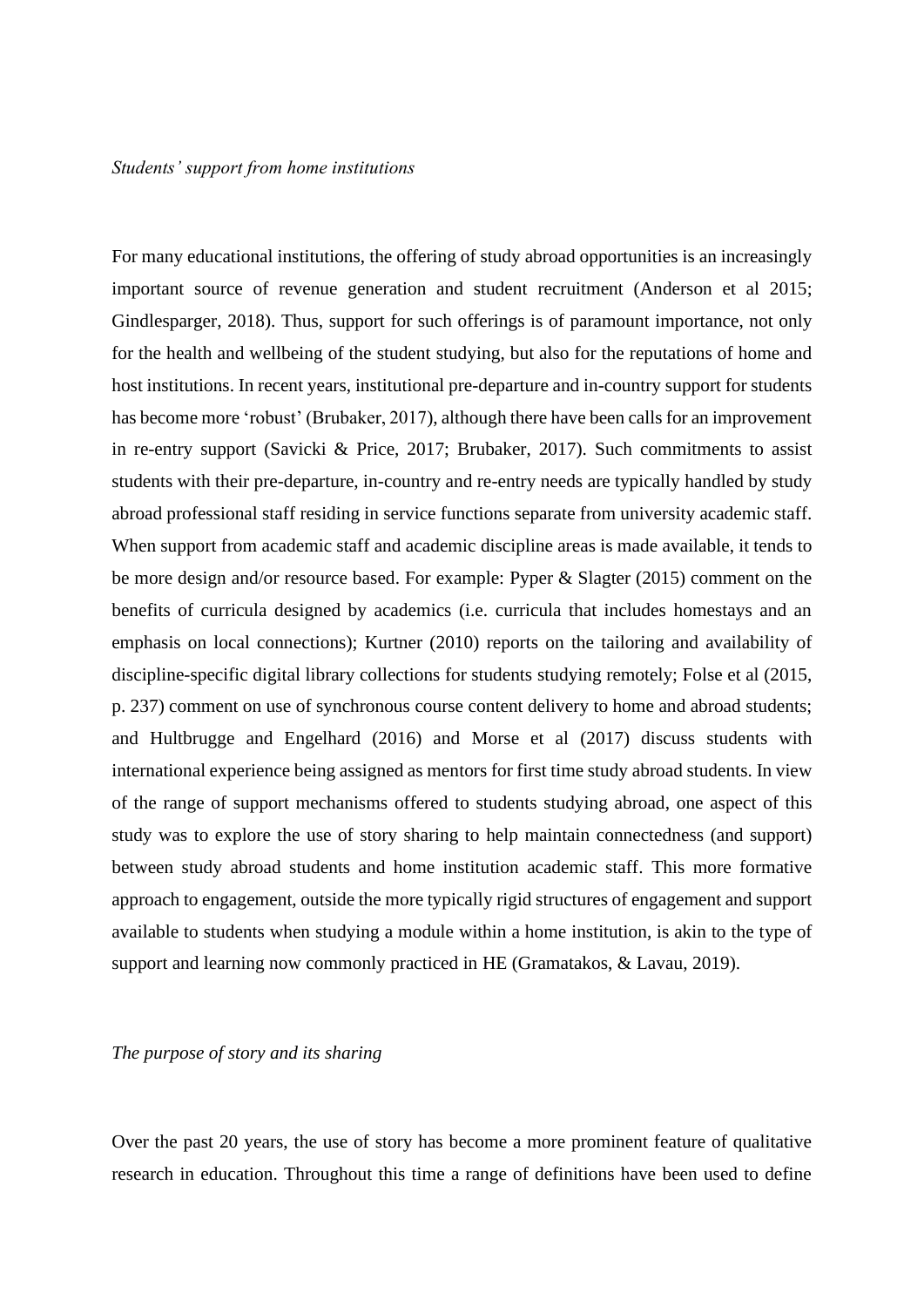story, from Fulford's (1999) belief that a story should have shape, outlines and limits to Gabriel's (2000) consideration that stories have conflicts and predicaments requiring decisions and actions. Some authors, however, are more reluctant than others to commit to a single definition of story (see McDrury & Alterio, 2001). Thus, in relation to the focus of this study we believe discussion around the purpose of story is more appropriate.

For Moon (2010) the purpose of story relates to 'facilitating learning from experience' (p. 17). Stories can be starting points for discussion and information sharing and can help to create 'a sense of commonality and comfort amongst a group of people who are facing a common experience or adversity' (Moon, 2010, p. 19). The purpose of story also relates to the act of storytelling itself with McDrury & Alterio (2002) insisting that engagement in storytelling can help turn raw events into a way *to* knowing. Furthermore, it has been suggested that the living, telling, retelling and reliving of stories that relate to a specific theme helps to develop empathy and understanding amongst a group of people with the sharing of personal story considered a key factor in the reflection process and the construction of personal identity (Clandinin  $\&$ Connelly, 2000; Moon, 2010). With reflection emerging as a 'key component of student development in study abroad' (Sivicki & Price, 2017, p. 51) the sharing of stories can be used deliberately and strategically by researchers as a reflective tool (Hayman et al, 2011). Stories that are carefully chosen and shared by researchers can help participants 'feel a legitimate sense of safety and promote the telling of deeper, more detailed experiences' (Hayman et al, 2015, p. 286). Thus, the communal sharing of stories in this study was designed to act as a tool for both reflection and support for students during their study abroad experience.

#### *Use of blogs to enhance learning and learner connectedness*

Over the past decade there has been a significant increase in the use of social media, in particular the use of blogging, as an everyday tool for knowledge management, communication, and the sharing of personal stories. The popularity of social media use for younger generations has also meant its acceptance within learning and teaching practices in HE (Garcia, 2017), and with good reason. Lee & Bonk's (2016) study exploring the social networks formed amongst graduate learners using blogs found they positively contributed to overall student learning by way of; 1) enhancing students' emotional connectedness with peers; 2) heightening students' sense of learning community involvement; and 3) improving overall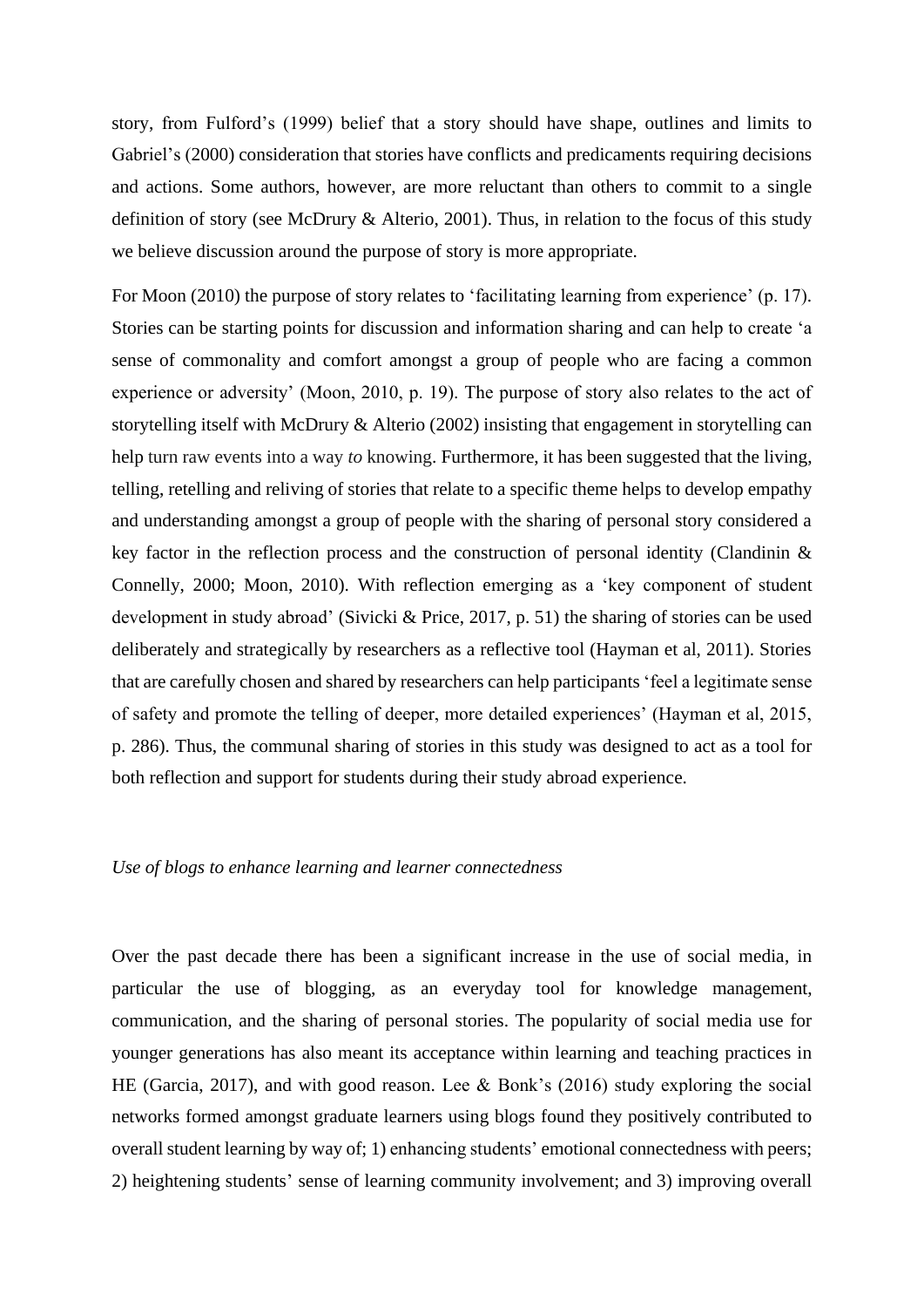engagement with learning. In a study of foreign language students' use of blogs whilst studying abroad, it was reported that blog use encouraged self-reflection and intercultural learning (Lee, 2012). In addition, the flexible nature of blogs, in terms of how they might be structured, accessed and evolve into an interactive environment for students to share and exchange ideas, appear well suited to the task of maintaining connection between tutor and learner when engaged in a study abroad learning experience (Garcia, 2017; Lee, 2012).

#### *Methodology*

#### *Participants*

Criterion sampling was used in this study. Three participants (aged 18-25 and all in their second year of a three-year education undergraduate degree) were approached directly by the research team as they were the only students from that year's cohort (N=121) who had decided to commit to a semester-long (January to July) study abroad opportunity. Participants knew each other prior to selecting a study abroad experience, although this was not a determining factor in them all deciding to attend the same tertiary institution in Australia; it was more so the institution's geographic location (e.g. proximity to coastal recreation opportunities and subtropical climate), home-and-host course similarities and administrative convenience of having an existing inter-institutional study abroad partnership. Each participant articulated a range of reasons for wanting to engage in a study abroad experience with a desire for adventure and personal growth common to all. All participants were enrolled in four modules/units of study at the host institution, with grades attained during their study abroad experience not used in calculations for their final degree classification back at their home institution (e.g. 2:2, 2:1, First). Participants' names used in this article are pseudonyms chosen to protect their anonymity. Both researchers were personal academic tutors on participants' home institution degree programme and continued to fulfil their pastoral care responsibilities (in tandem) throughout participants' study abroad semester, albeit virtually. The study gained ethical approval from the home institution.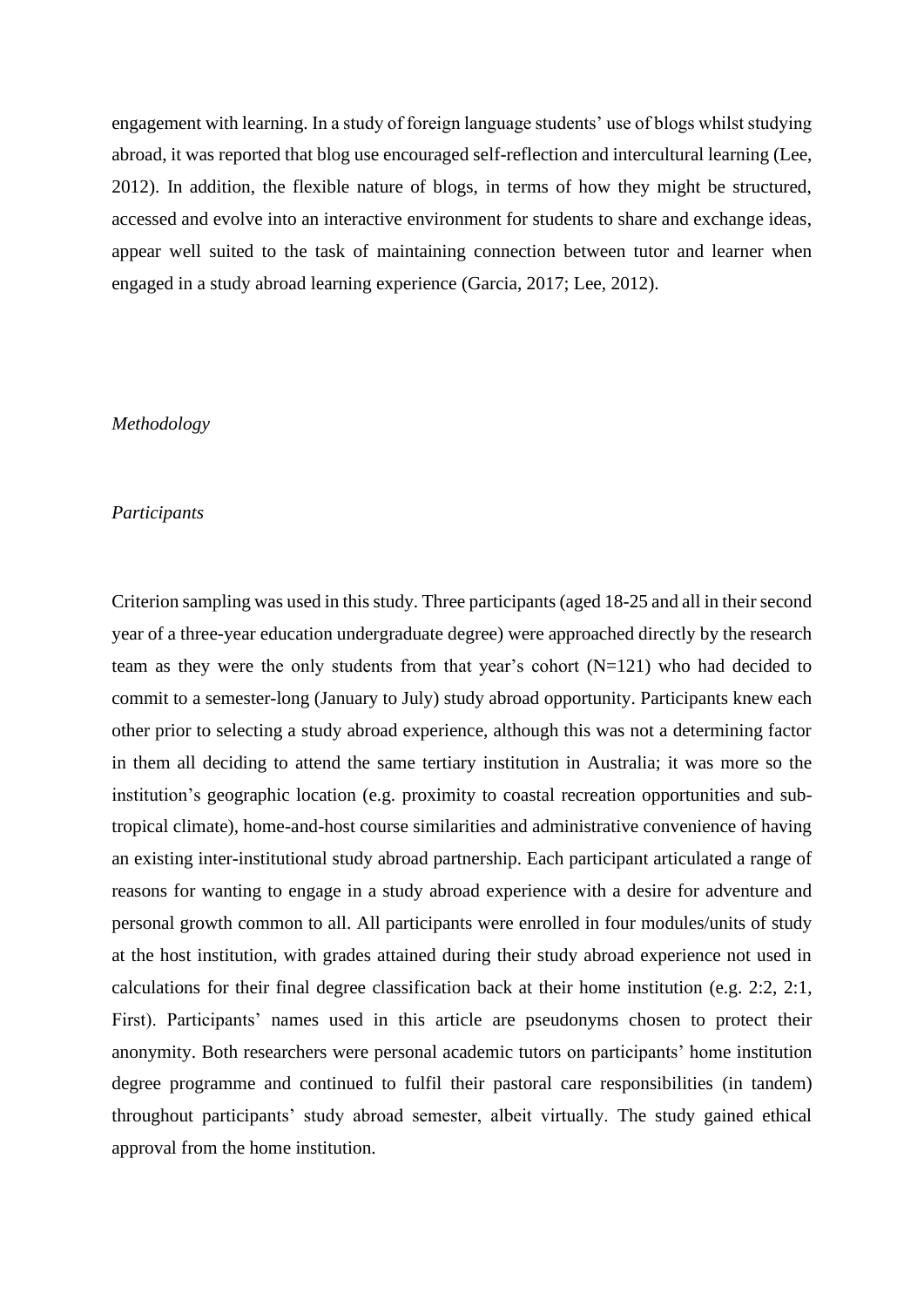#### *Procedure*

Prior to departure all participants, by their own admissions already well-conditioned to everyday use of social media and blogging, were collectively inducted into using a password protected blog site specifically tailored for (written, visual and/or audio) story sharing between and amongst participants and researchers (e.g. academic staff). The induction included the sharing of information on the purpose of story and storytelling as a means for learning, but no prescriptive detail was given to participants about how to write a story owing to both: 1) the contested view of what a story requires; and 2) the authors' desire to explore how the blog would be used by participants. The site contained two separate blog pages offering students a choice of audience. The first was a 'communal' site allowing all students and researchers access to view each other's uploaded communications. The second was a 'confidential' site whereby individual participants' communications were only available to the researchers (submissions to this site were for pastoral care purposes and not used in this study). Whilst abroad, participants had unlimited access to each site with access granted two weeks prior to each individual's scheduled departure date. One of the researchers was a foreign national with previous experience of working and studying abroad. Thus, to facilitate an 'exchange' of stories (based on a similar context of experience) the researcher's own storied experiences of working and studying abroad were uploaded to stimulate empathy amongst participants and engagement in story sharing. In addition to the posting of stories the researchers engaged in general comment making and question asking to both individuals and the group in response to uploaded participant stories.

#### *Stories*

For the purposes of this study, a story was defined as any response that held some aspect of personal conflict and evidence of decision-making being undertaken. These criteria were chosen by the authors to enable the locating of stories within the blogs specifically related to two prominent areas of in-country challenge experienced by study abroad students (Petersdotter, Niehoff, & Freund, 2016; Bodycott, 2015). For example, the following student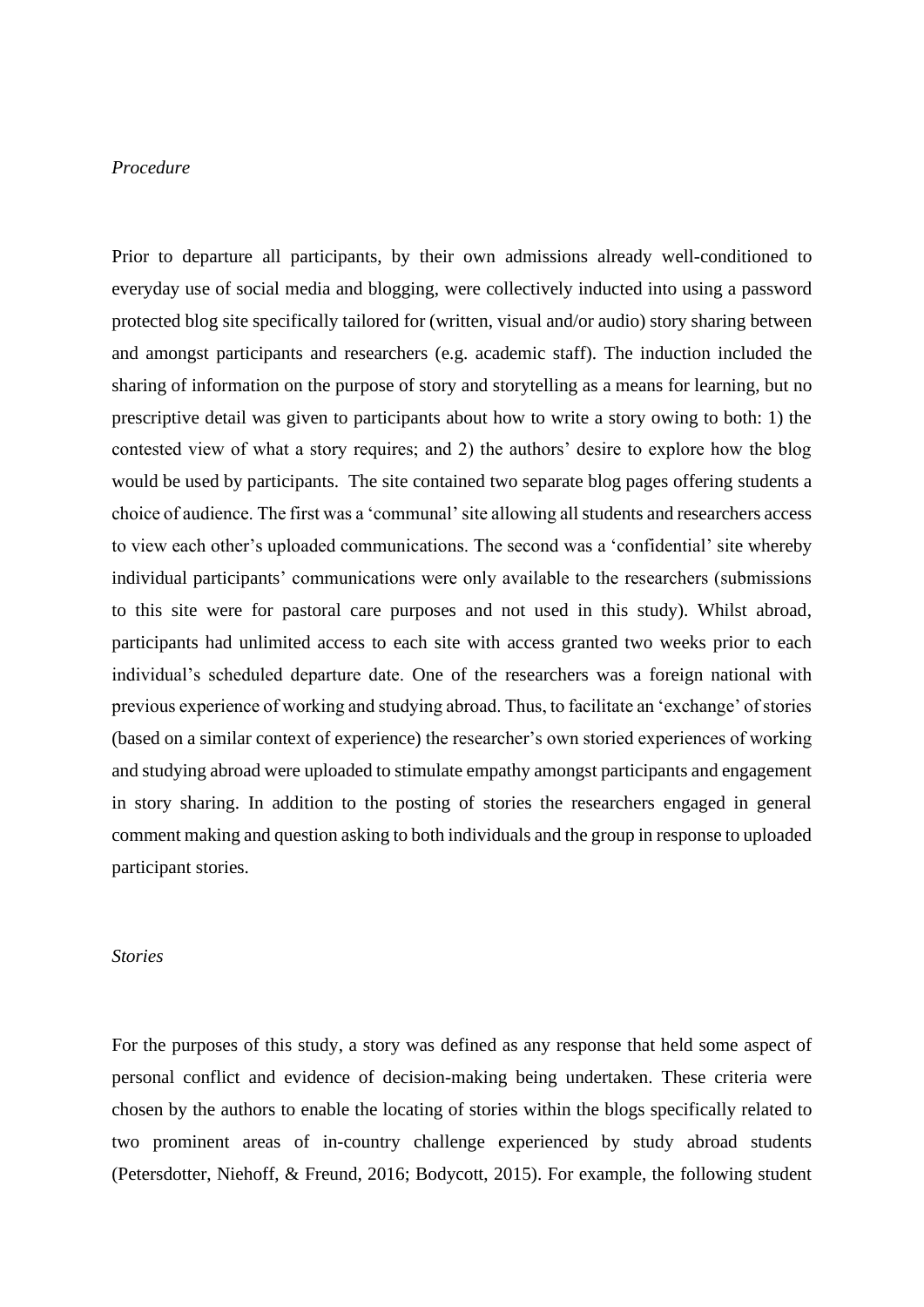response was deemed a story due to the presence of both conflict (see *italicised* type) and decision making (see bold type):

Today has been another fantastic day full of surprises, blue sky, swimming with 'sharks,' surfing 6-8ft waves, and to the delight of Barry getting his surfboard trapped in the lift and breaking it (very amusing)... *but I then return to find myself trudging up to campus*. **I also feel as though I now use this 'reflective tool'** [story sharing] **as a mode of release from University life**.

#### *Analysis*

Webster & Mertova (2007) believe that 'narrative inquiry is ideally suited to address issues of complexity and subtlety in human experience' (p. X) yet 'does not strive to produce any conclusions of certainty' (p. 4). With this in mind the analysis of stories shared by participating study abroad students was thematically based. The analysis involved a three phase coding process whereby each story was read and assigned a sub-theme (phase 1); followed by story re-reading, confirmation of sub-themes (e.g. cultural assimilation, the impact of personality on study abroad experience, decision-making ) and their amalgamation to form broader themes (phase 2); and finally the selection of an overriding theme prevalent within and across numerous shared stories (phase 3). The coding of stories was done independently by each researcher during phase 1 with phases 2 and 3 completed collaboratively.

Throughout the coding and analysis process researchers were aware of the need to bracket out and subdue internal preconceptions about the study abroad experience as well as external suppositions relating to communal story sharing (Gearing, 2004). This was, in part, achieved by utilising both independent and collaborative coding and analysis processes that acted as a checking measure. The researchers recognise, however, that the research design itself (i.e. that required researchers to articulate their views on study abroad as well as play a central role in the story sharing process) meant only a more porous bracketing position could be adopted.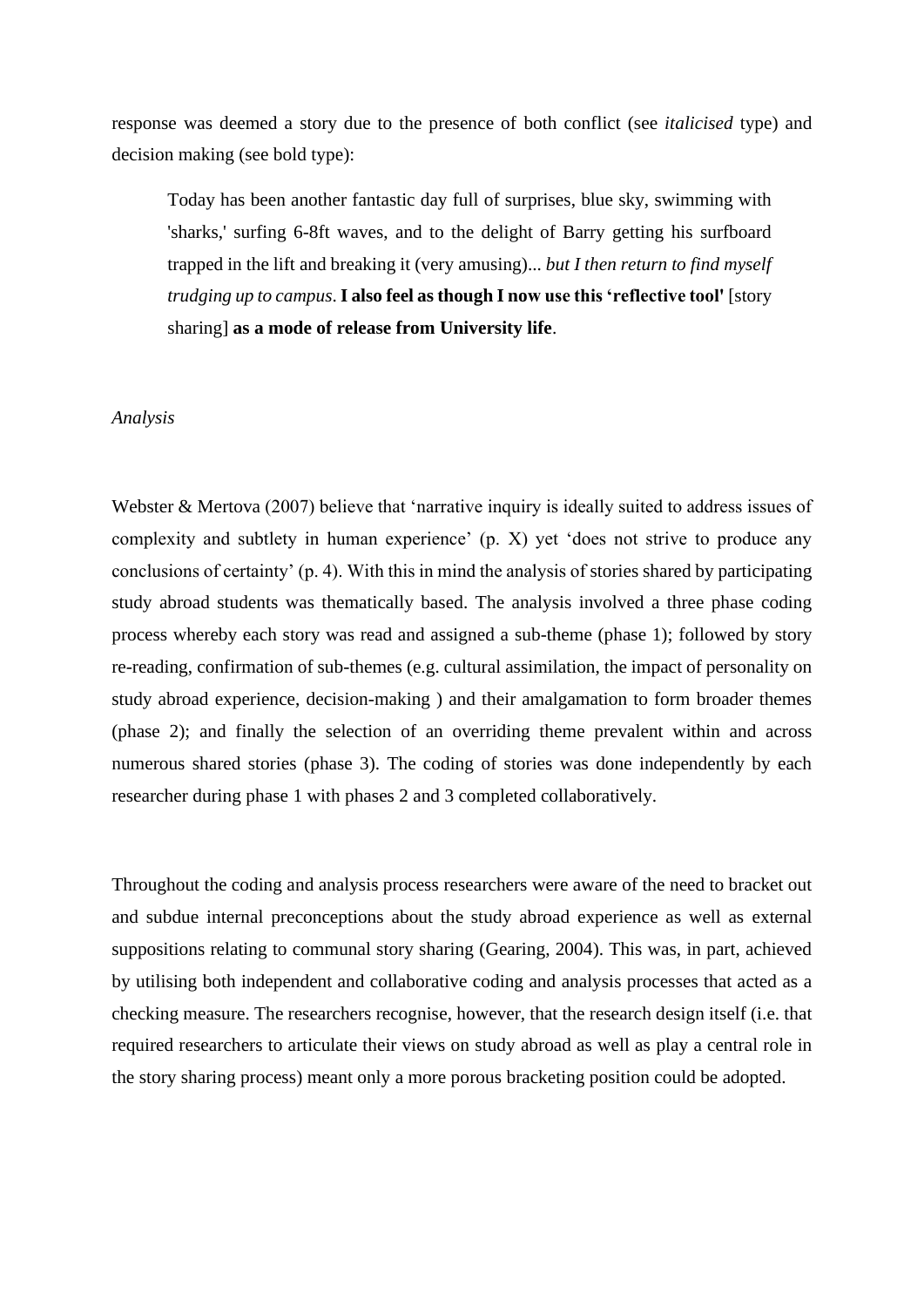To support the trustworthiness and credibility of stories shared, stories from all participants were included in the write up of this study and in their entirety (Moss, 2004). Along with the systematic coding of stories, this helped to preserve what Blumenfeld-Jones (1995) state as 'the worth and dignity of the teller' (p. 27). Furthermore, the researchers support Moss' (2004) view that trustworthiness 'goes beyond the study itself and includes the publication of the critical stories' (p. 371). Thus, by providing participants the opportunity to change, add to, and confirm their shared stories during and post study abroad experience, the credibility of stories, both at the time of writing and as an analysed element of research, was consistently sort.

#### *Limitations*

Hayward et al (2011) highlight some of the challenges faced by researchers when using shared story as a data generation method. 'First, the researcher is put at risk of exposure by sharing stories that the participants are not obliged to keep confidential. Secondly, because the researcher has some understanding of the phenomenon owing to their insider status, they need to be cautious about making assumptions based on their own experiences' (p. 286). For both researchers, the sharing of personal and professional stories that relate to and enhance the student learning experience are common within their practice. For this study (and on all previous occasions when personal/professional stories are shared) careful consideration was given to which stories would be shared. It is also important to acknowledge the position of support that both researchers had for the study abroad experience in general and that assumptions made by the researchers relate to the many personal and professional benefits of engagement in such an experience. It is important to recognise also that the sharing of story in written format may not be the preferred method of story sharing for participants, although the blog site used in this study was capable of capturing stories told through other media (e.g. video). Thus, the researchers recognise that what has been shared by participants in their stories may only be fragments of a story.

*Shared stories*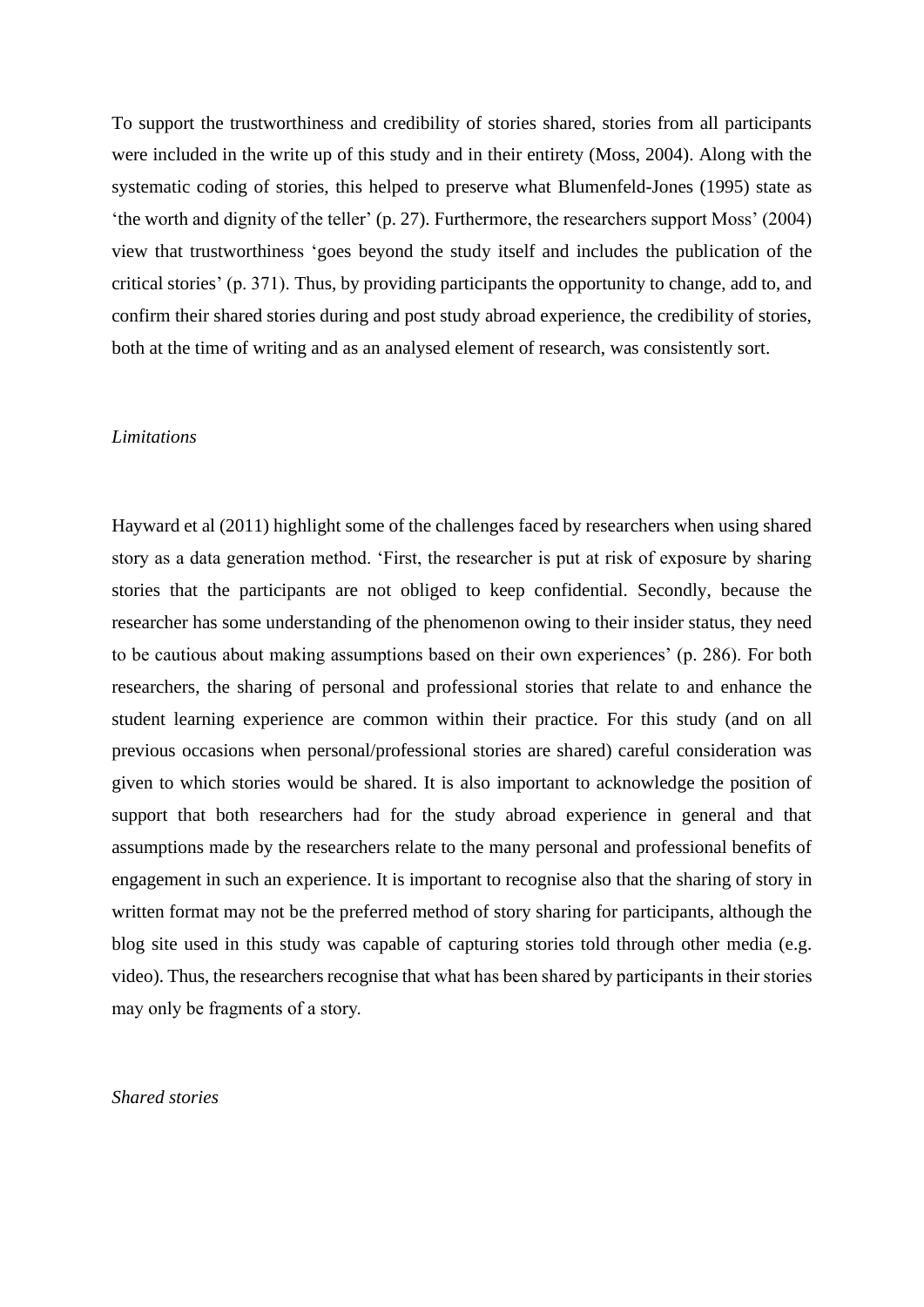The following section of this article details the shared stories allocated to the overriding theme; that being the challenge of decision-making for study abroad students. The point of story presentation is that it serves to extract and highlight those events, outcomes and conclusions which the presenter and observer find 'interesting' (Tomai & Forbus, 2007). With this in mind, the stories shared have been presented in a 'series of temporally ordered events' (Mishler, 1995, p. 90) as shared by the researchers and participants. Each individual story (e.g. shared blog response) is retold in its entirety and presented as a series of connecting stories to be read as both a 'grand' story (Grbich, 1999) as well as 'stories within a story'. This form of presentation was also done to limit criticisms relating to narrative smoothing (Kim, 2016), although the researchers do recognise that the practice of culling stories not deemed to be linked to the overriding theme may in itself be considered a limitation.

#### *The Grand Story*

*(Temporal ordering of 11 shared stories detailing challenges of student decision-making during their study abroad experience)*

**Researcher: People have very different reasons for studying abroad. My reasons for chasing a learning opportunity overseas were based around a desire to escape, to be unique and forge my own path, to be independent. So, for you is it more educational venture or adventure?** (Story 1)

> Harry: I believe one of the main reasons that made me carry out the study abroad program AND travel was to make me a more mature and independent person; it has definitely done this and I have not even commenced the semester yet. Things such as [on my journey to Australia] running out of money because there are no banks for hundreds of miles, getting on a plane by yourself and sleeping on the floor of a bamboo shack with only chickens and pigs for neighbours are experiences I would not get back [in England] and have definitely helped develop me as an individual. I feel it is more of an adventure challenging myself to do new things, in new places with new people, rather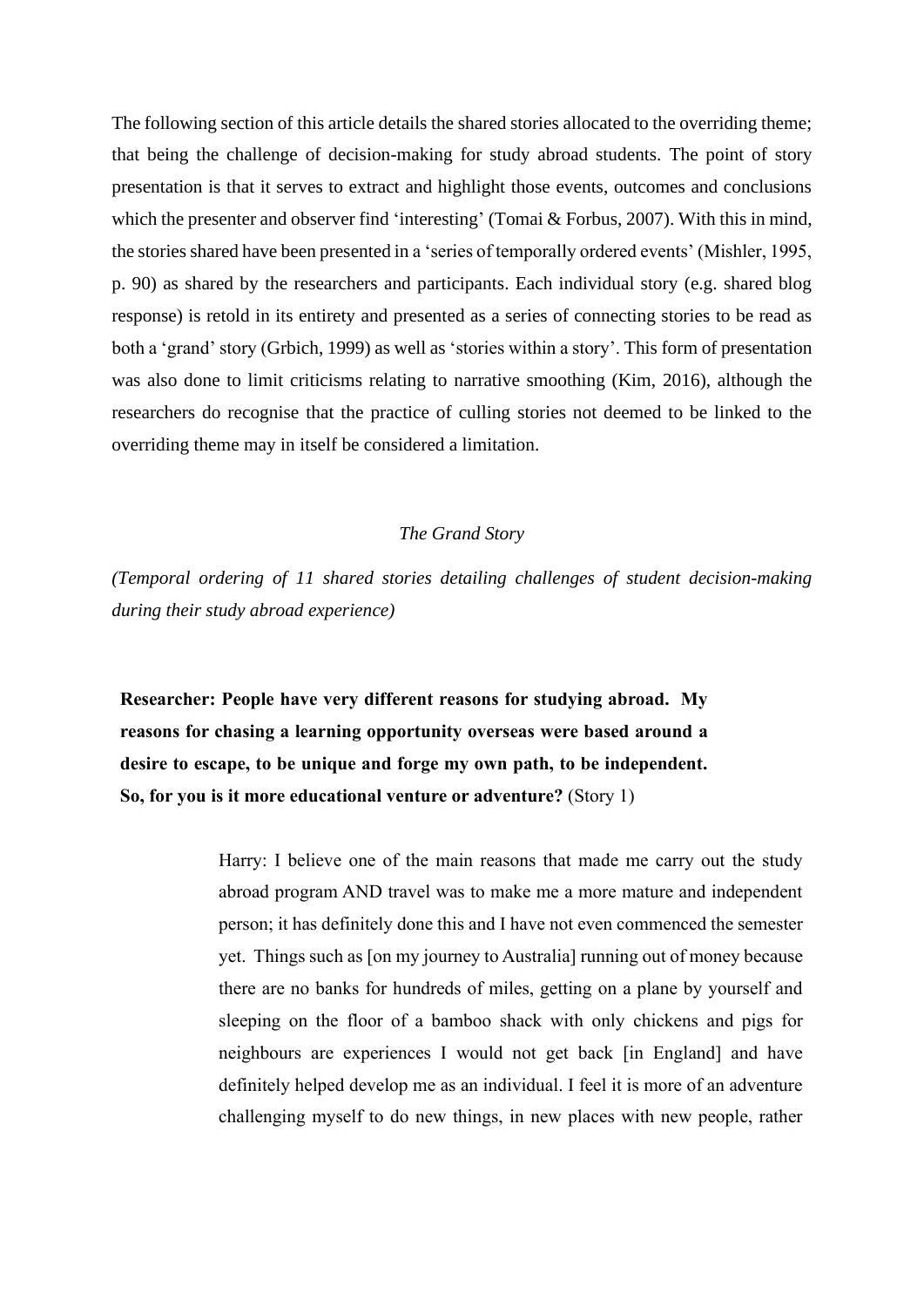than sitting in my comfortable little bubble in England. Real life/university commences this weekend. (Story 2)

Barbara: My motivation (to study abroad) was to gain a form of escape, to forget worries within my family life, to have a period of time exclusively for me to understand exactly what I was searching for in life. This may have set out consciously to be a venture, a tool for professional and resume growth, and it still is, but subconsciously has been a catalyst for me to understand what drives me, what is important to me and what I want my life to look like in 10 years time. It has also been an adventure. I have learned so much about my character, about my strengths and what I can give to others, my ability to motivate, drive, lead and not shirk responsibility or be afraid of situations that may be dangerous or uncomfortable... (Story 3)

> Tom: Before I arrived in Australia I don't think I was searching for anything in particular, however, [since arriving] I have found many more relevant career paths. So, career wise I am highly focused and I am working 25-30 hours a week, and I love it. However, I feel that this has had a detrimental effect on my educational studies and I am finding it difficult to focus. I wanted to experience a different way of studying from a different culture, however, I haven't really embraced this aspect as much as I would have liked and frequently I find myself not paying attention in lectures. One of the biggest changes is not having a strict routine. I seem to have no idea what is going on around the world... I feel like I am in my own bubble. I have had so much time to ponder, wonder and dream... I have used my time to pull things together in my own mind as to what it is I'm looking for in life. It has been so valuable. (Story 4)

**Researcher: One of my most powerful learning experiences when studying overseas was my decision to stop attending a class in favour of taking on more hours in local employment. Why was this experience so powerful? I had decided to go against the advice of my family and invest in learning opportunities outside the classroom, outside a key focus of why I was overseas. Making this decision meant I began to see myself as something**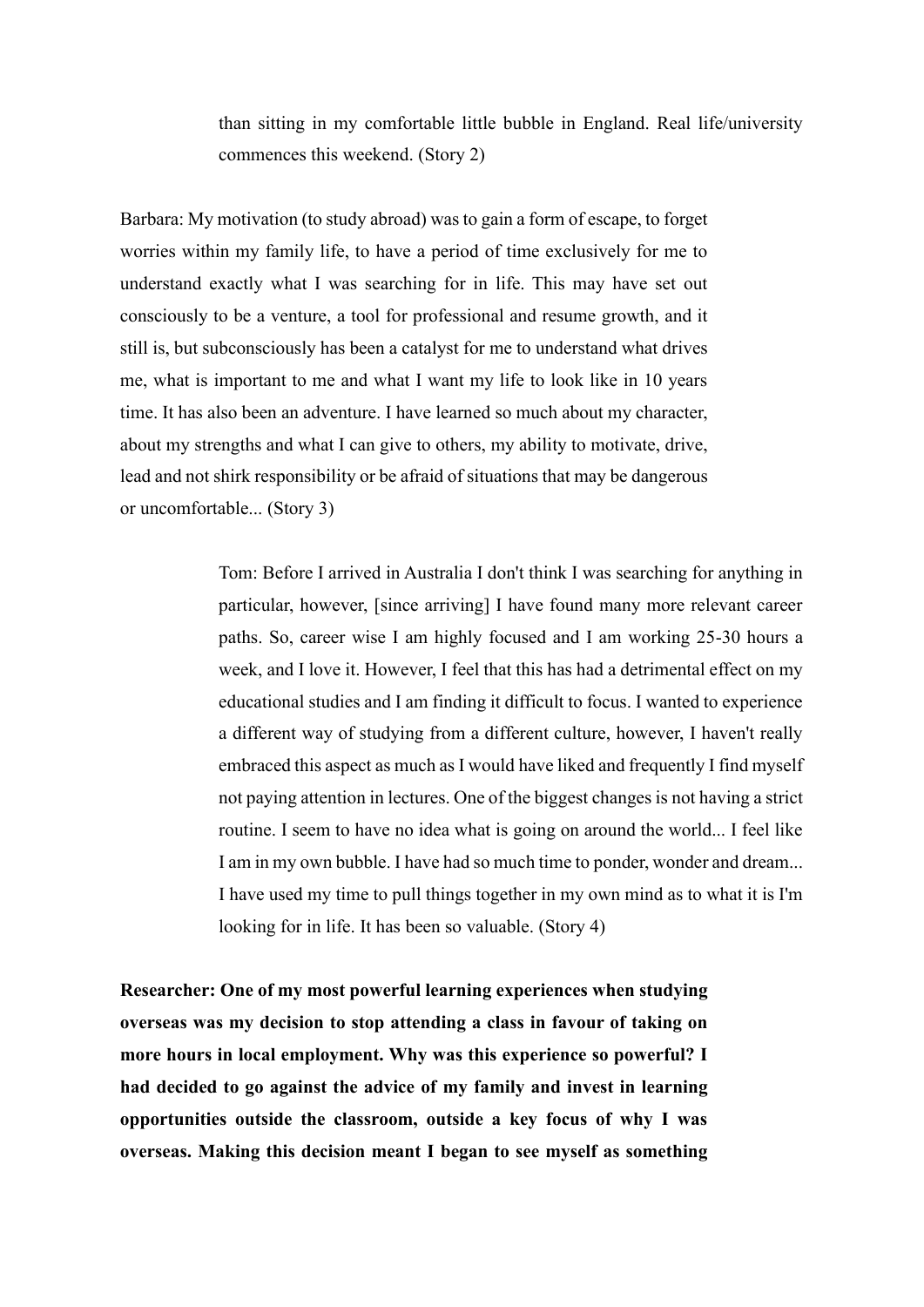**other than a study abroad student. How do you see yourselves now that you've been there for a while?** (Story 5)

> Harry: Since arriving in Australia I have found it extremely difficult to settle into a regime of actually getting into the library and doing work! It takes nearly all of my motivation to get up to University and attend the lectures. In a way it still feels like a holiday and for that reason I feel less motivated to achieve academically. On the flip side, I have been able to embrace the Aussie lifestyle i.e. learn to surf, go for a swim or a run down the beach in the morning. After reading back over my last comment my academic focus seems to have plateaued, but my personal skills seem to have absolutely rocketed! (Story 6)

Barbara: The academic journey so far... it has been a shock to be honest. At times I have wondered what the hell I'm doing at Uni, I could earn a lot of money if working full time and have found it hard to bring my mind back to the benefits of getting a degree and why I am even here in the first place. So far the journey has been memorable, challenging, fun, dangerous but above all life changing. (Story 7)

> Harry: So here we go the 2nd half of the Semester begins. To be honest I am not looking forward to it one bit. I have just had a week off where I met and saw some amazing sights and people. I felt like I was an Aussie, but now I'm back at Uni mixing with other international students. I feel like in a way I am being very selfish for saying I am not enjoying the study abroad experience. I enjoy the travelling side but the University side is a drag. It feels like I am here to tick the box of saying I have studied abroad. (Story 8)

Harry: At the moment I am midway through my assessments. I am finding them relatively easy to complete and I am not aiming high as the grades will have no effect on my degree classification so long as I pass. I should be using my free time to coach and further myself as an individual and professional, but the travelling has exceeded my expectations. The academic work has been difficult and de-motivating. (Story 9)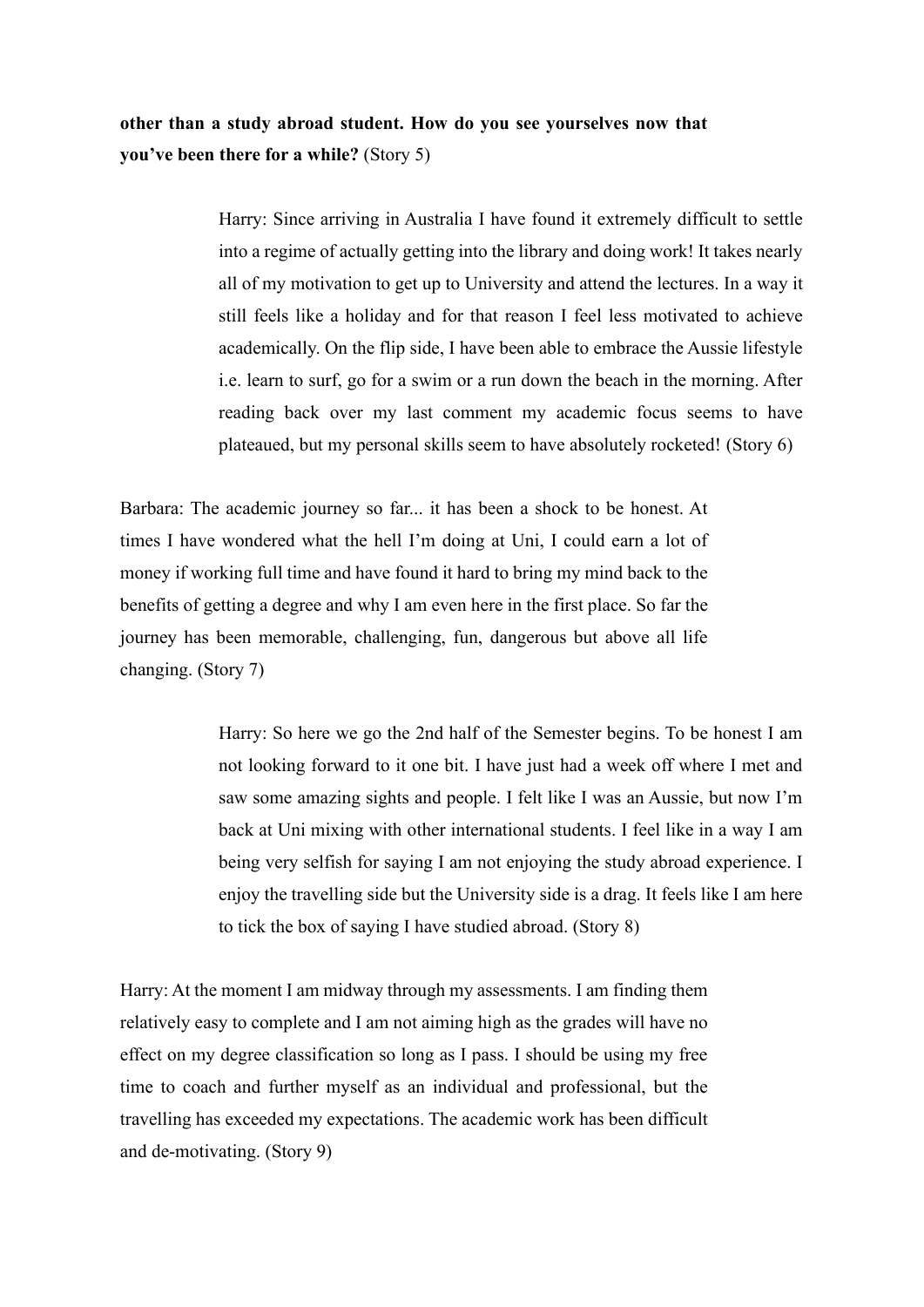Tom: Basically, I am trying to enjoy Australia as much as possible before I return to England. I may be depressed for a while. (Story 10)

Harry: I am now looking forward to the future, will there be any jobs in the UK, will my old jobs be there to go back to and how the hell will I settle back into "normal life" back in the UK and at University? (Story 11)

#### *Discussion*

Each of the shared stories above were deemed to highlight the challenges of decision-making for students whilst studying abroad. Our analysis also revealed a common story focus, that being the decision-making challenges surrounding the pursuit of adventure versus formal educational commitment. Thus, the following analysis and discussion of these shared stories is presented in two parts: 1) the challenge of decision-making (adventure vs. formal educational commitment); and 2) story sharing as a form of home institution support.

#### *Challenges of decision-making (adventure vs. formal educational commitment)*

Etherington (n.d., slide 6) suggests that the shape and/or focus of a story 'helps organise information about how people have interpreted events; the values, beliefs and experiences that guide those interpretations; and their hopes, intentions and plans for the future'. An analysis of the shape and focus of stories shared in this study reveals an initial keenness from students to reflect on (at length when compared to latter stories) feelings of excitement and trepidation in relation to the pursuit of personal and career development goals. For example, a desire for the study abroad experience to 'make me a more mature and independent person' (Harry: Story 2), to offer 'a different way of studying from a different culture' (Tom: Story 4), and to be 'a form of escape' (Barbara: Story 3) were shared, yet each story also holds within it a sense of trepidation with regards to the setting and achievement of future goals. This sense of trepidation grows throughout the remaining stories shared with stories becoming shorter and more focused on personal loss of academic appetite. For example, Harry (Story 6) felt 'less motivated to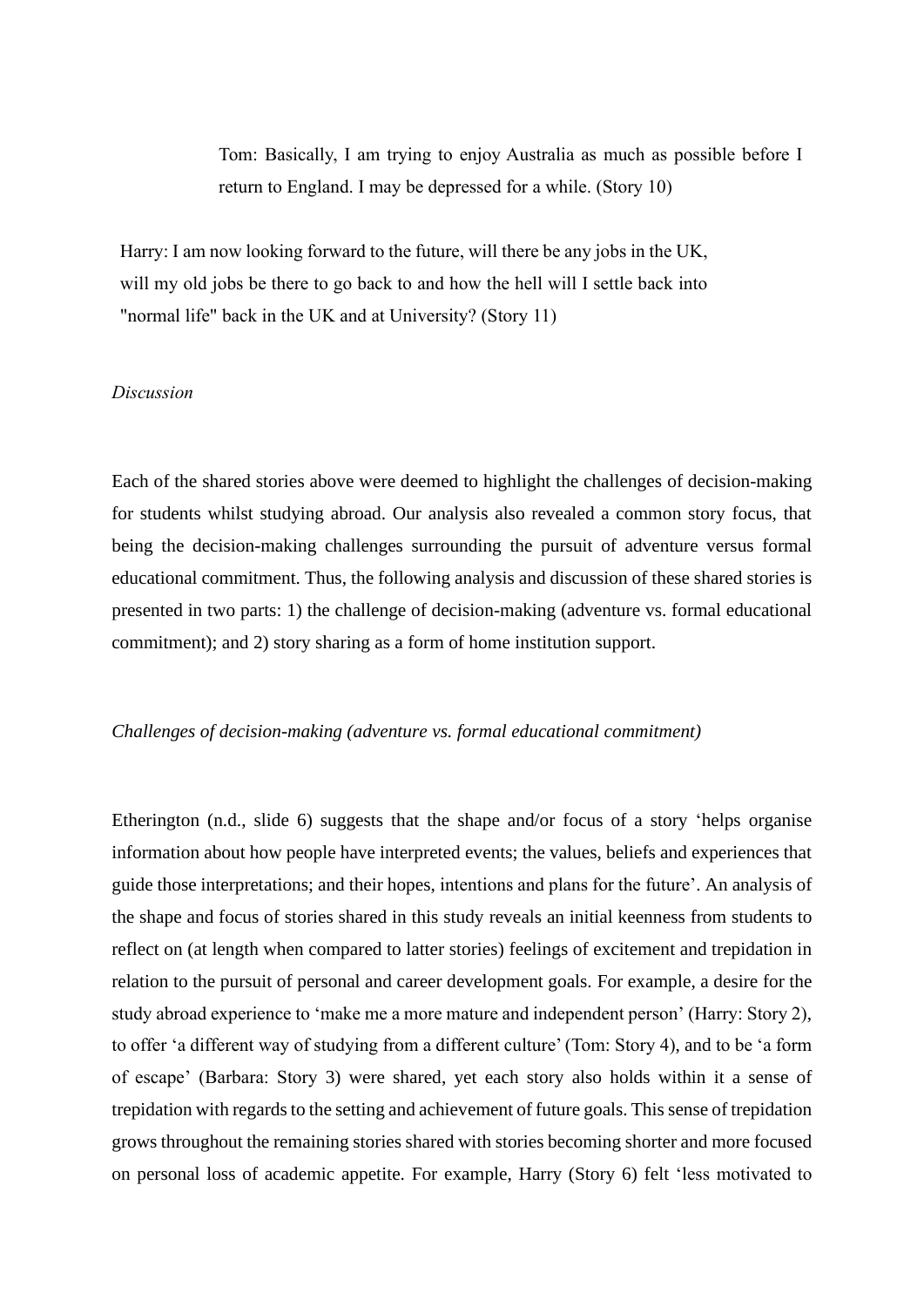achieve academically', Barbara (Story 7) shared that 'at times I have wondered what the hell I'm doing at Uni', and Tom (Story 10) revealed that 'I find myself not paying attention in lectures'. This change in the focus and shape of stories was also evident in Savicki & Price's (2017) article on study abroad students' blog recordings which revealed that 'students were intensely outwardly focused upon arrival and spent much of their blog posts recording events in their new, host culture… [yet] prior to returning back home they were less outwardly focused' (p. 59). Similarly, the more inwardly focused stories shared by Tom, Barbara and Harry at the later stages of their study abroad experiences coincided with the growing prevalence of decision-making conflict centred around the search for adventure over formal academic commitment.

As highlighted within the stories shared, decision-making around the pursuit of adventure at the behest of formal educational commitment was a challenging part of the study abroad experience. Arguably though, with each student initially articulating a desire for adventure and personal growth as a main reason for their decision to study abroad, the sharing of stories that detail decision making challenges is somewhat expected. What is significant, though, is the level of internal conflict (as manifested within shared stories) that these decision-making challenges create and their effect on motivation to study. Contained in Harry's stories are statements such as 'not aiming high', academic work being 'difficult and de-motivating' (Story 9), and 'not looking forward to [studying] one bit' (Story 8). Barbara also shares the view that '[I've] found it hard to bring my mind back to the benefits of getting a degree and why I am even here in the first place' (Story 7) with Tom 'finding it difficult to focus [on his educational studies]' (Story 4). This lack of motivation to engage in formal educational studies appears to then contribute to feelings of insecurity highlighted by Harry's feelings of selfishness 'for saying I am not enjoying the study abroad experience' (Story 8) and Tom's statement revealing 'I may be depressed for a while [upon returning home]' (Story 10).

Therefore, each students' consideration of the opportunity cost of seeking adventure over formal educational commitment reveals itself within each story as an internal conflict not easily solved. It was often then the case that after sharing these stories students and researchers utilised the confidential site to continue discussions in a pastoral care capacity. And although the recording of these 'confidential' communications was not a formal part of this study, students' consistent use of the site (e.g. each participant averaged two communal site posts a month over a 6 month study abroad period) suggests its effectiveness in terms of 1) accessibility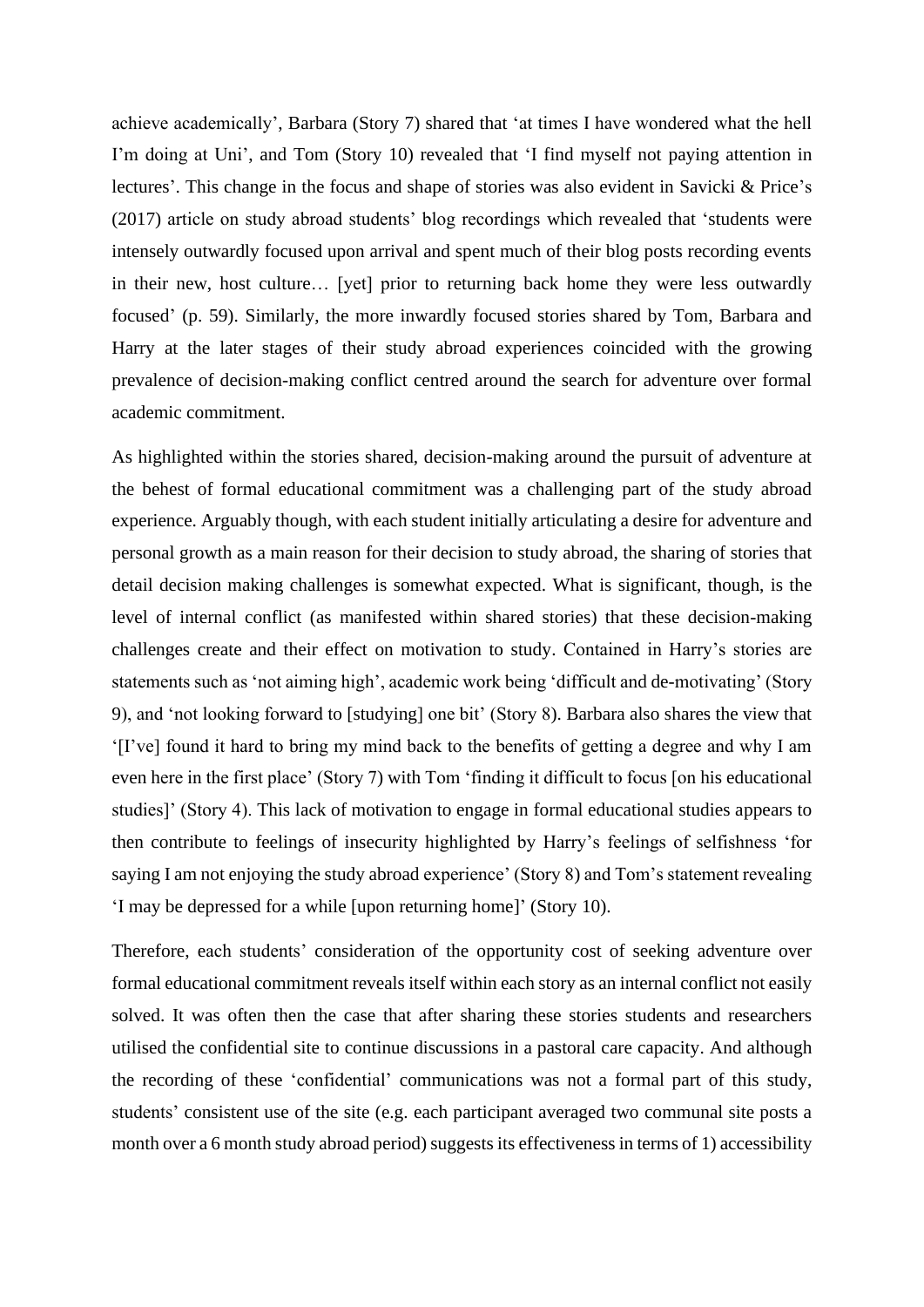whilst abroad, and 2) promotion and maintenance of student-to-academic links whilst studying abroad.

#### *The sharing of stories as a form of home institution support*

Several articles relating to the benefits of engagement in a study abroad scheme devote considerable attention to the provision of opportunities for critical reflection (see Savicki & Price, 2017; Vandermaas-Peeler et al, 2018). By providing students with both communal and confidential story sharing opportunities, the researchers not only perceived the maintenance of 'connectedness' with students whilst they were aboard (compared to a lack of connectedness when reflecting on previous students' study abroad experiences), but also that their involvement in story sharing helped to stimulate and encourage a certain depth of reflection. This is evidenced by stories that revealed within them a change in perception of self e.g. 'I feel like I am in a bubble' (Tom: Story 4) and 'I felt like I was an Aussie' (Harry: Story 8).

As Brubaker (2017, p. 110) suggests today's study abroad students 'rely on multiple forms of technology to remain connected to friends and family at home'. For many students use of communication technologies is an everyday practice regardless of proximity to friends and family, thus use of an electronic blog site as a tool for academics to maintain connection with their students studying abroad appears both practical and beneficial as a mechanism for pastoral support. Studies by Kartoshkina (2015), Brubaker (2017) and Morse et al. (2017) have highlighted the bittersweet and conflicting emotions felt by students both in-country and upon re-entry after a study abroad experience. By providing students with access to story sharing whilst abroad, specific student challenges associated with in-country decision making as well as re-entry into home country can be identified at an earlier stage and the appropriate support can be offered in a more timely and precise manner. For example, Barbara writes '…I could earn a lot of money if working full time and have found it hard to bring my mind back to the benefits of getting a degree' (Story 7). Having access to such feelings of conflict mid-study aboard experience can promote empathy amongst other story readers and trigger the sharing of similar stories that may then offer insight into possible solutions or simply provide benefits associated with externalisation of feelings (e.g. an awareness that 'I am not alone in having these feelings'). In another story Harry writes '…will my old jobs be there to go back to and how the hell will I settle back into normal life back in the UK?' (Story 11). Having access to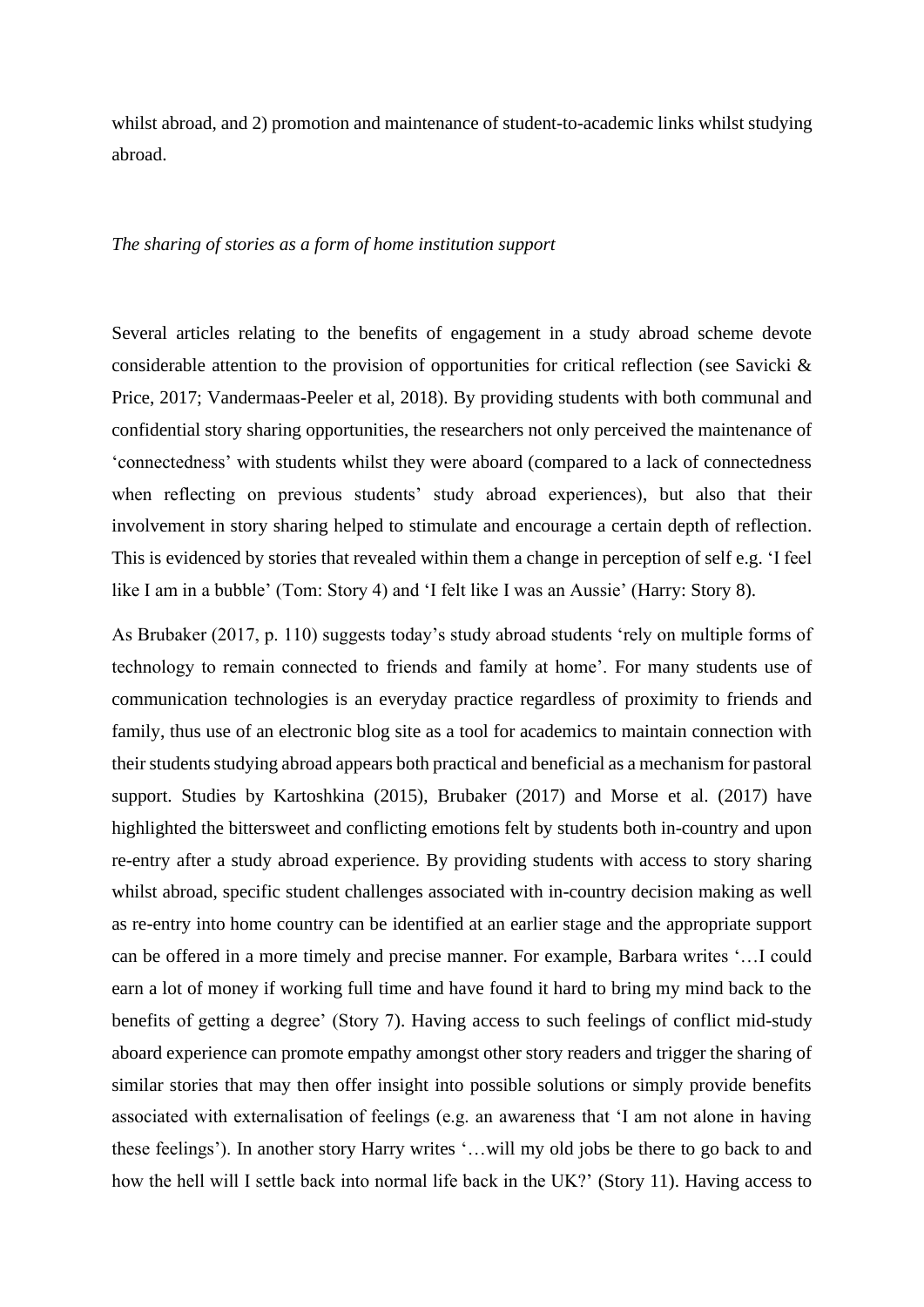such stories prior to re-entry allows for the tailoring of a pastoral care plan (in this instance, for example, career guidance) so that the configuration of students' re-entry support is adequately considered.

The completion of pre-departure health questionnaires (Morse et al 2017), the assessment of a student's motivations for wanting to study abroad (Hultbrugge & Engelhard, 2016), travel experiences embedded in the study abroad programme itself (Vandermass-Peeler et al, 2018) and the reframing of re-entry as personal development (Brubaker, 2017) are just some of the most recent suggestions that have been made in the literature to help support study abroad students. The use of a story sharing initiative by students and academics offers yet another means through which home institutions can support their students whilst studying abroad and, more specifically, offer more targeted counselling when students are faced with decisions pertaining to the pursuit of adventure over formal educational commitment. Furthermore, by providing aspiring study abroad students with access to the shared stories of study abroad predecessors, there is the potential for semester abroad expectations to be better managed with the outcome being a better all-round study abroad experience for all involved.

#### *Conclusion*

The focus of this study was on the sharing of stories between study abroad students and home institution academic staff and whether or not this activity was an effective means through which to support student decision-making whilst abroad. Support for story sharing as an effective means for home institution academics to maintain their connectedness with students studying abroad was found. Through the analysis of shared stories relating to participants' pursuit of adventure over formal academic commitment, it was also suggested that shared stories could benefit those students contemplating studying abroad. Further research exploring alternative decision-making support mechanisms for study abroad students (e.g. considerations of gender in study abroad pastoral care arrangements) is warranted to compliment and extend findings discussed in this article.

#### *References*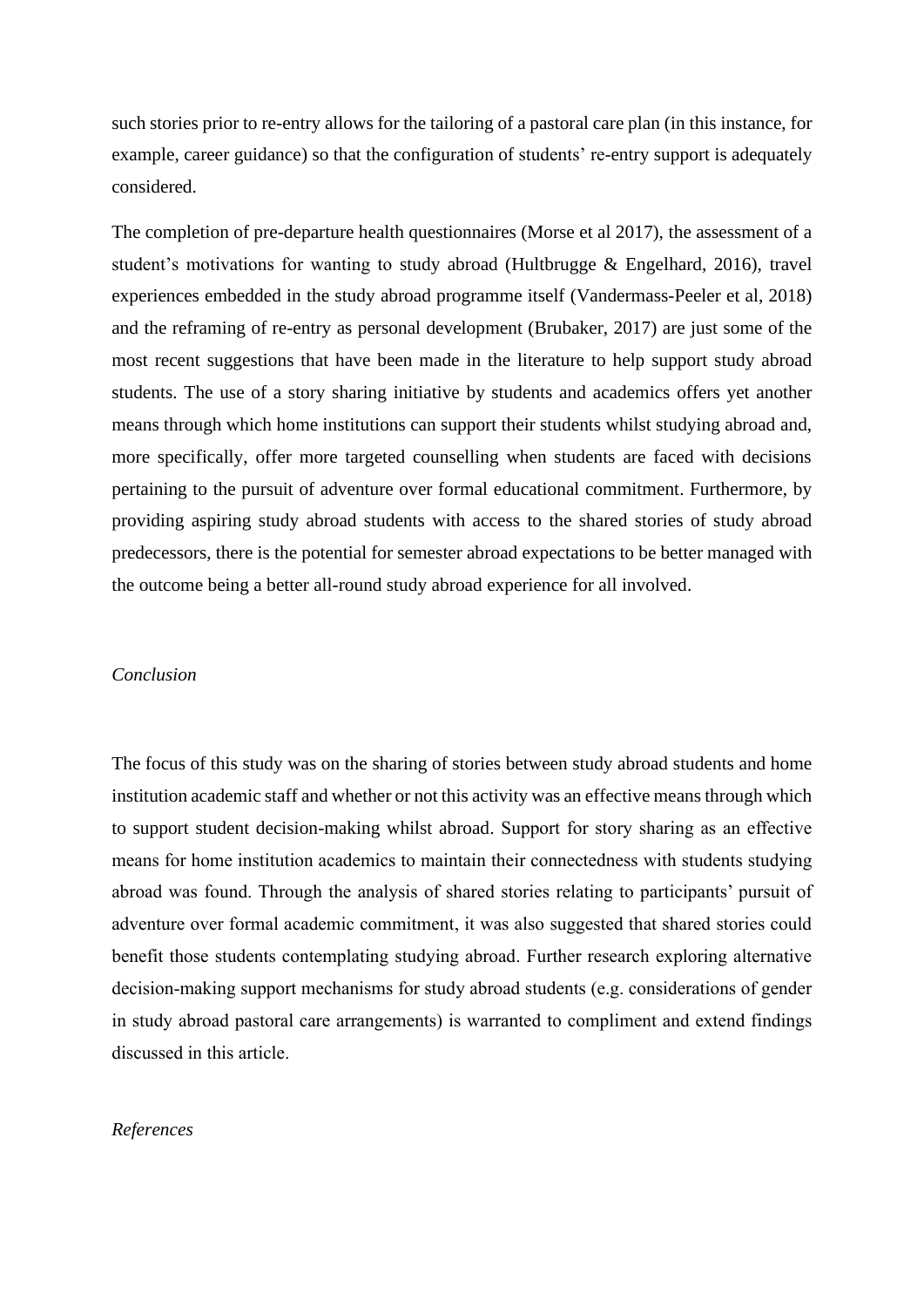Anderson. P., Hubbard, A. & Lawton, L. (2015). Student motivation to study abroad and their intercultural development. *Frontiers: The Interdisciplinary Journal of Study Abroad*, *XXVI*, 39-52.

Blumenfeld-Jones, D. (1995). Fidelity as a criterion for practicing and evaluating narrative inquiry. *Qualitative Studies in Education, 8*(1), 25-35.

Bodycott, P. (2015). Intragroup Conflict During Study Abroad. *Journal of International Students, 5*(3), 244-259.

Brubaker, C. (2017). Re-thinking Re-entry: new approaches to supporting students after study abroad. *Journal of the American Association of Teachers of German*, *50*(2), 109-119.

Clandinin, D. & Connelly, F. (2000) *Narrative Inquiry: Experience and Story in Qualitative Research*. San Francisco: Jossey-Bass.

Curtis, T. & Ledgerwood, J. (2018). Students' motivations, perceived benefits and constraints towards study abroad and other international education opportunities. *Journal of International Education in Business*, *11*(1), 63-78.

Etherington, K. (N.D.) *Narrative approaches to case studies*. Presentation PowerPoint available at: and a state of  $\alpha$  at: a state of  $\alpha$  at: [https://www.keele.ac.uk/media/keeleuniversity/facnatsci/schpsych/documents/counselling/co](https://www.keele.ac.uk/media/keeleuniversity/facnatsci/schpsych/documents/counselling/conference/5thannual/NarrativeApproachestoCaseStudies.pdf) [nference/5thannual/NarrativeApproachestoCaseStudies.pdf](https://www.keele.ac.uk/media/keeleuniversity/facnatsci/schpsych/documents/counselling/conference/5thannual/NarrativeApproachestoCaseStudies.pdf)

Folse, V., Jarvis, C., Swanlund, S. & Timan, M. (2015). The creation of a synchronous learning environment to support a study abroad program for nursing majors at a traditional liberal arts university. *Journal of Professional Nursing*, *31*(3), 233–241.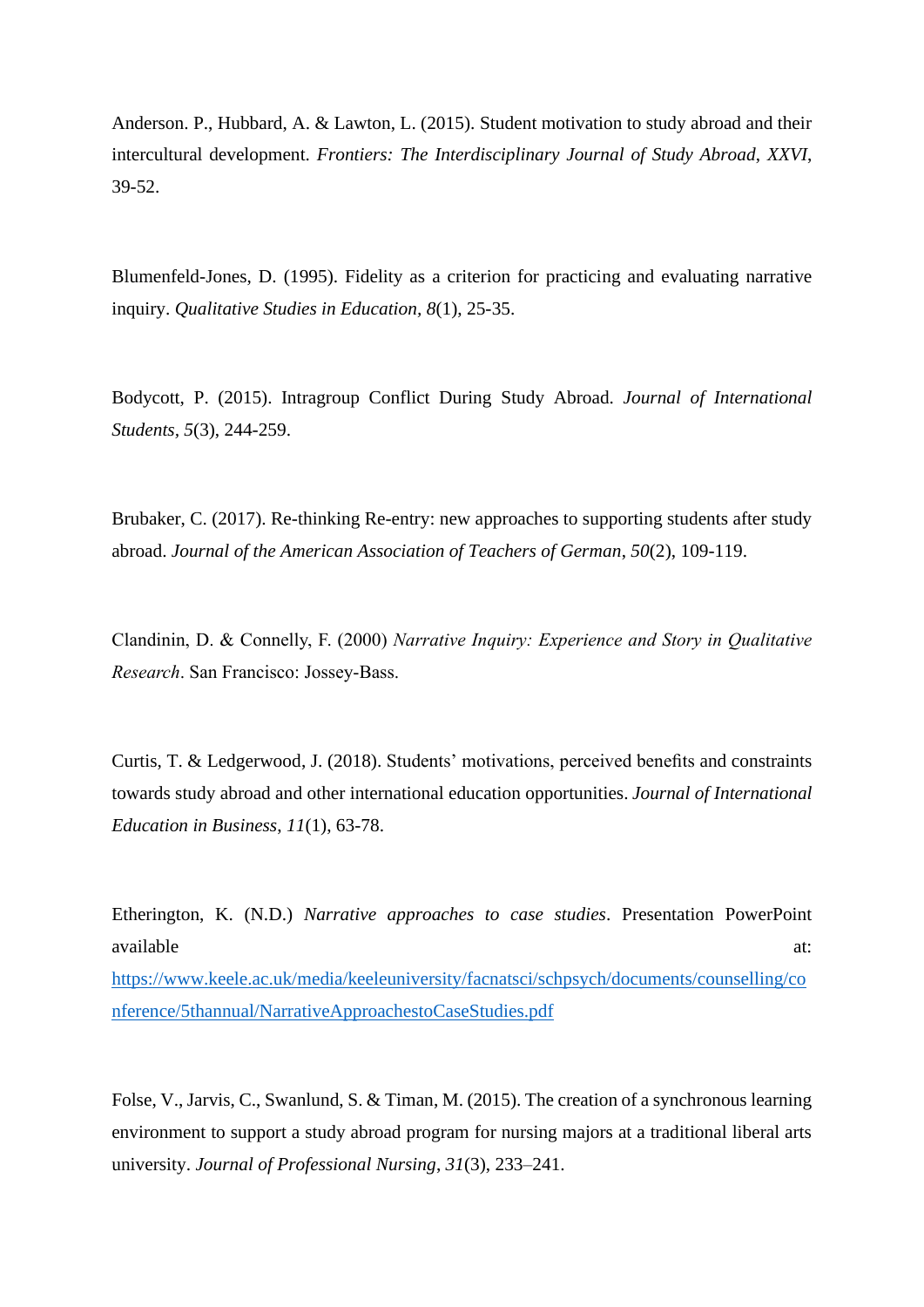Fulford, R. (1999). *The Triumph of Narrative: Storytelling in the Age of Mass Culture*. Toronto: House of Anansi Press.

Gabriel, Y. (2000). *Storytelling in organisations*. Oxford: Oxford University Press.

Garcia, E. (2017). *The Use of Blogs for Teaching and Learning in UK and US Higher Education*. PhD thesis. University of Plymouth. Available at: [https://pearl.plymouth.ac.uk/bitstream/handle/10026.1/9296/2017Garcia702005phd\\_full.pdf?](https://pearl.plymouth.ac.uk/bitstream/handle/10026.1/9296/2017Garcia702005phd_full.pdf?sequence=1&isAllowed=y) [sequence=1&isAllowed=y](https://pearl.plymouth.ac.uk/bitstream/handle/10026.1/9296/2017Garcia702005phd_full.pdf?sequence=1&isAllowed=y)

Gearing (2004). Barcketing in research: A typology. *Qualitative Health Research, 14*(10), 1429-1452.

Gindlesparger, K. J. (2018). "Share your awesome time with others": Interrogating Privilege and Identification in the Study-Abroad Blog. *College English, 81,*(1), 7-26.

Gramatakos, A. & Lavau, S. (2019). Informal learning for sustainability in higher education institutions. *International Journal of Sustainability in Higher Education*, *20*(2), 378-392.

Grbich, C. (1999). *Qualitative research in health: an introduction*. St Leonards: Allen and Unwin.

Harper, N. (2018). Locating self in place during a study abroad experience: emerging adults, global awareness, and the Andes. *Journal of Experiential Education*, *41*(3), 295 –311.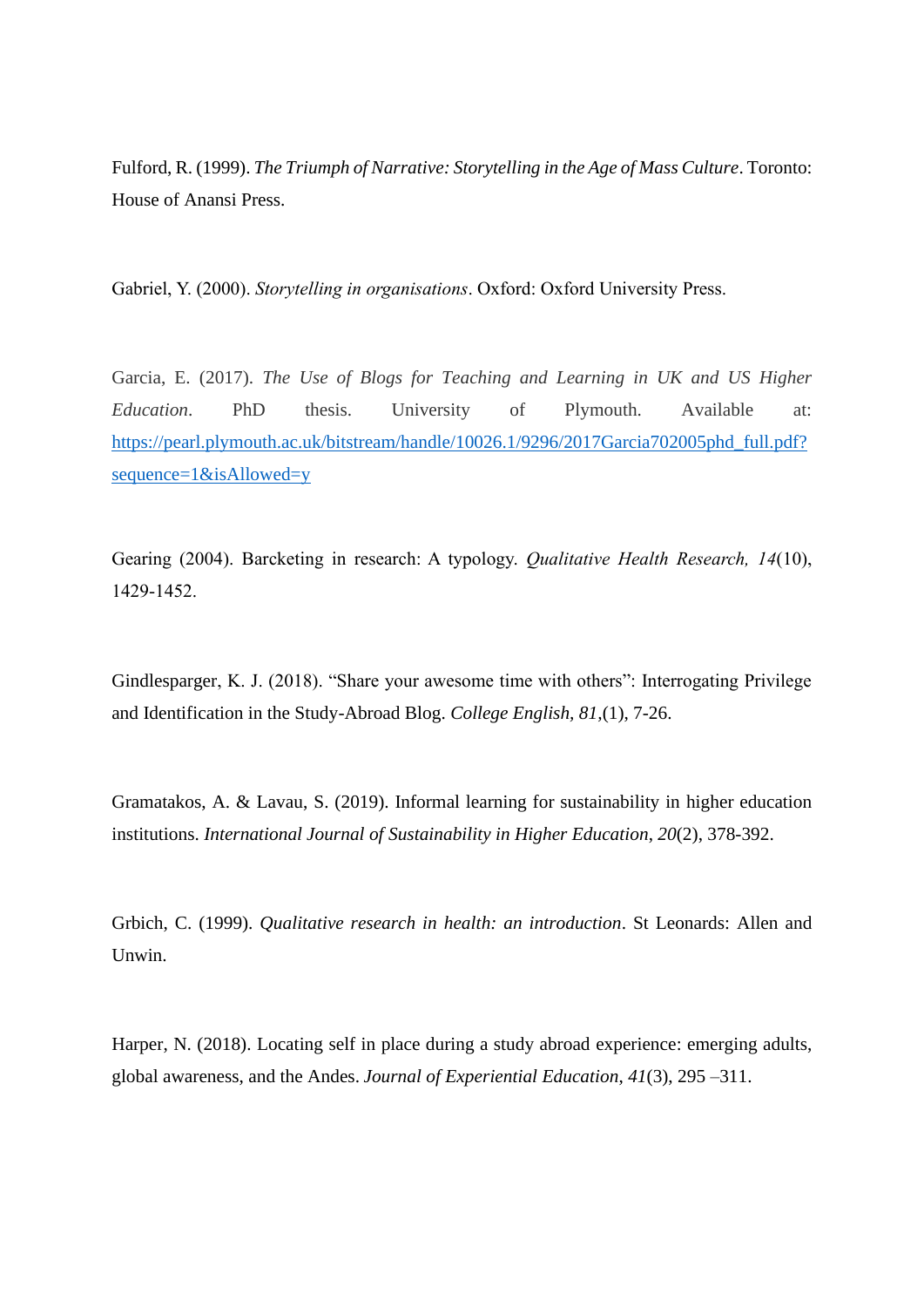Hayman, B., Wilkes, L., Jackson, D. & Halcomb, E. (2011). Story-sharing as a method of data collection in qualitative research. *Journal of Clinical Nursing, 21*, 285–287.

Hultbrugge, D. & Engelhard, F. (2016). Study Abroad Programs: individual motivations, cultural intelligence, and the mediating role of cultural boundary spanning. *Academy of Management Learning & Education*, *15*(3), 435–455.

Jang, D. & Kim, D. (2010). The influence of host cultures on the role of personality in the acculturation of exchange students. *International Journal of Intercultural Relations, 34*, 363- 367.

Kartoshkina, Y. (2015). Bitter-sweet reentry after studying abroad. *International Journal of Intercultural Relations, 44*, 35-45.

Kim, J-H. (2016). *Understanding narrative inquiry: the crafting and analysis of stories as research*. Sage: Los Angeles.

King, L. J. & Young, J. (1994). Study abroad: Education for the 21st century. *Die Unterrichtspraxis/ Teaching German*, *27*, 77‒87.

King, R. & Sondhi. G. (2018). International student migration: a comparison of UK and Indian students' motivations for studying abroad. *Globalisation, Societies and Education*, *16*(2), 176- 191.

Kurtner, L. (2010). Study-abroad programs as information producers: an expanding role for support of our students studying abroad. *Journal of Library Administration*, *50*(7-8), 767-778.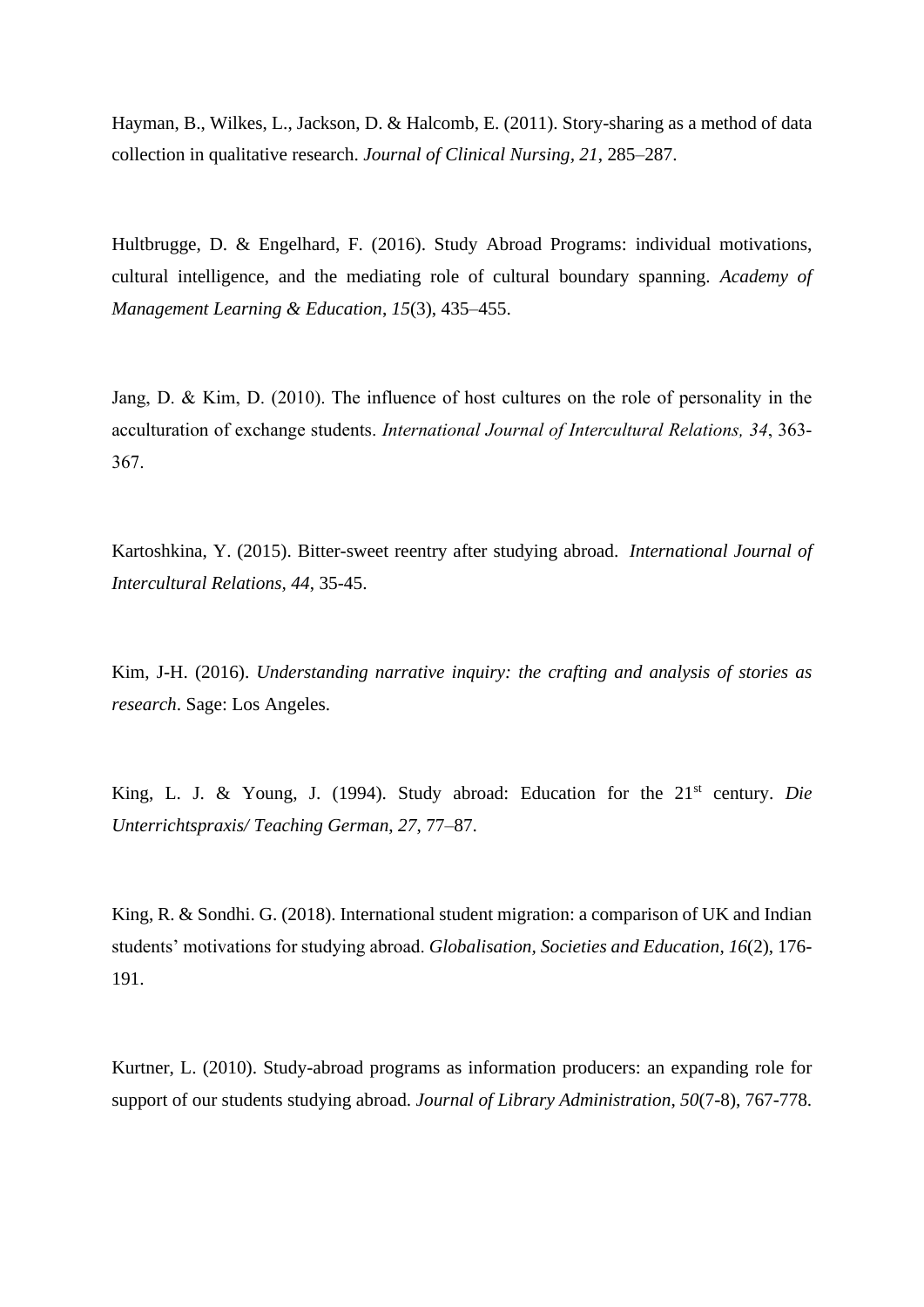Labov, W. (1972). The transformation of experience in narrative syntax. In W. Labov (Ed) *Language in the inner city: studies in black English vernacular* (pp. 354-396). Pennsylvania: University of Pennsylvania Press.

Lee, L. (2012). Engaging Study Abroad Students in Intercultural Learning Through Blogging and Ethnographic Interviews. *Foreign Language Annals*, 45(1), 7-21.

Lee, J. & Bonk, C. (2016). Social Network Analysis of Peer Relationships and Online Interactions in a Blended Class Using Blogs, *Internet & Higher Education, 28*, 35-44.

Mazzarol, T. & Soutar, G. (2002). ''Push-pull'' factor influencing international student destination choice. *International Journal of Educational Management*, *16*, 82–90.

McDrury, J. & Alterio, M. (2001). Achieving reflective learning using storytelling pathways. *Innovations in Education and Teaching International, 38*(1), 63-73.

McDrury, J. & Alterio, M. (2002) *Learning through Storytelling: using reflection and experience in higher education contexts.* Palmerston North: Dunmore Press.

Mishler, E. (1995). Models of narrative analysis: a typology. *Journal of Narrative and Life History, 5*(2), 87-123.

Morse, C., Spoltore. J. & Galvinhill, P. (2017). College/University counseling centers supporting study away: challenges and opportunities. *Journal of College Student Psychotherapy*, *31*(4), 325-335.

Moss, G. (2004). Provisions of trustworthiness in critical narrative research: bridging intersubjectivity and fidelity. *The Qualitative Report, 9*(2), 359-374.